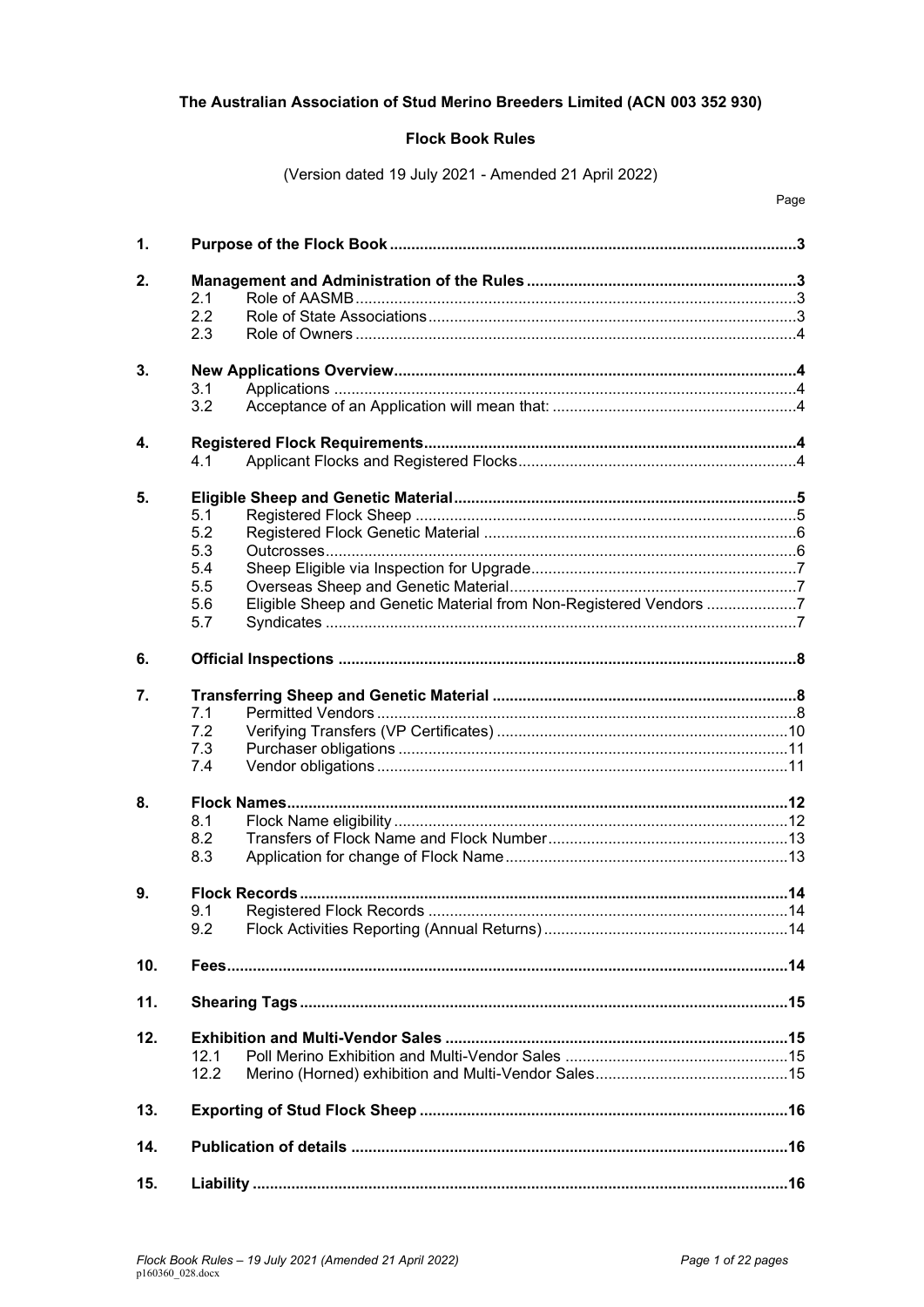| 16. |      |  |  |
|-----|------|--|--|
|     | 16.1 |  |  |
|     | 16.2 |  |  |
|     | 16.3 |  |  |
|     | 16.4 |  |  |
| 17. |      |  |  |
|     | 17.1 |  |  |
|     | 17.2 |  |  |
| 18. |      |  |  |
|     | 18.1 |  |  |
|     | 18.2 |  |  |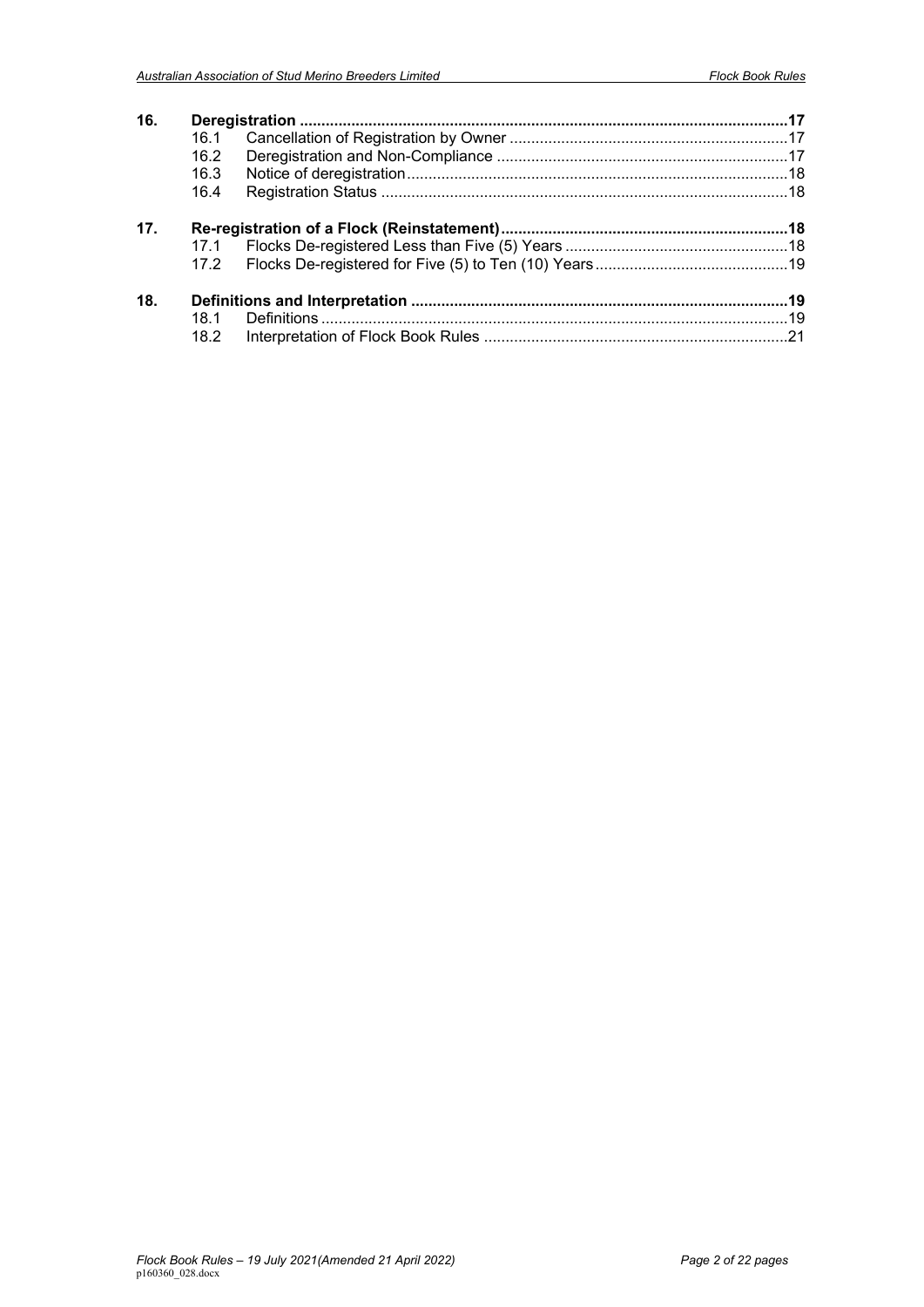# *Notes & Examples*

*Throughout these Flock Book Rules there are text boxes like this one which include:*

*Note: These are notes to the reader which refer to related information, such as other relevant sections of the Flock Book Rules.*

*Useful examples: Show how the Flock Book Rules apply in real-world examples.*

## <span id="page-2-0"></span>1. **Purpose of the Flock Book**

The purpose of the Flock Book is to:

- (a) maintain a record of Australian Merino and Australian Poll Merino Stud flocks; and
- (b) enhance the recording of and accessibility to information about Australian Stud Merino flocks.

*Note: The AASMB registers flocks of sheep on the Flock Book, not individual sheep.*

# <span id="page-2-1"></span>2. **Management and Administration of the Rules**

### <span id="page-2-2"></span>2.1 **Role of AASMB**

The AASMB will:

- (a) manage and administer the affairs of the AASMB Flock Book;
- (b) receive all applications for registration of flocks of Australian Merino and Australian Poll Merino Stud sheep;
- (c) collect and receive information and data, as required by these Rules, or as required by the AASMB from time to time, from Owners in relation to Registered Flocks, including collection of Annual Returns and Vendor & Purchaser Certificates (VP Certificates)*;*
- (d) publish information regarding Registered Flocks for the purpose of promoting the Australian Merino;
- (e) delegate as it sees fit, the management and administration of all affairs of the Flock Book, including the application and collection of information and all related activities;
- (f) ensure that the management and administration of the Flock Book and related activities of the AASMB is done with due observance of the Rules and any related regulations and by-laws, in a timely and accurate manner; and
- (g) amend or waive any requirement of these Rules in respect of any specific matter, at its sole discretion of the AASMB

### <span id="page-2-3"></span>2.2 **Role of State Associations**

Each State Association will:

(a) ensure that the State Association rules, management, administration and record keeping with regards to Registered Flocks and Applicant Flocks are consistent with these Flock Book Rules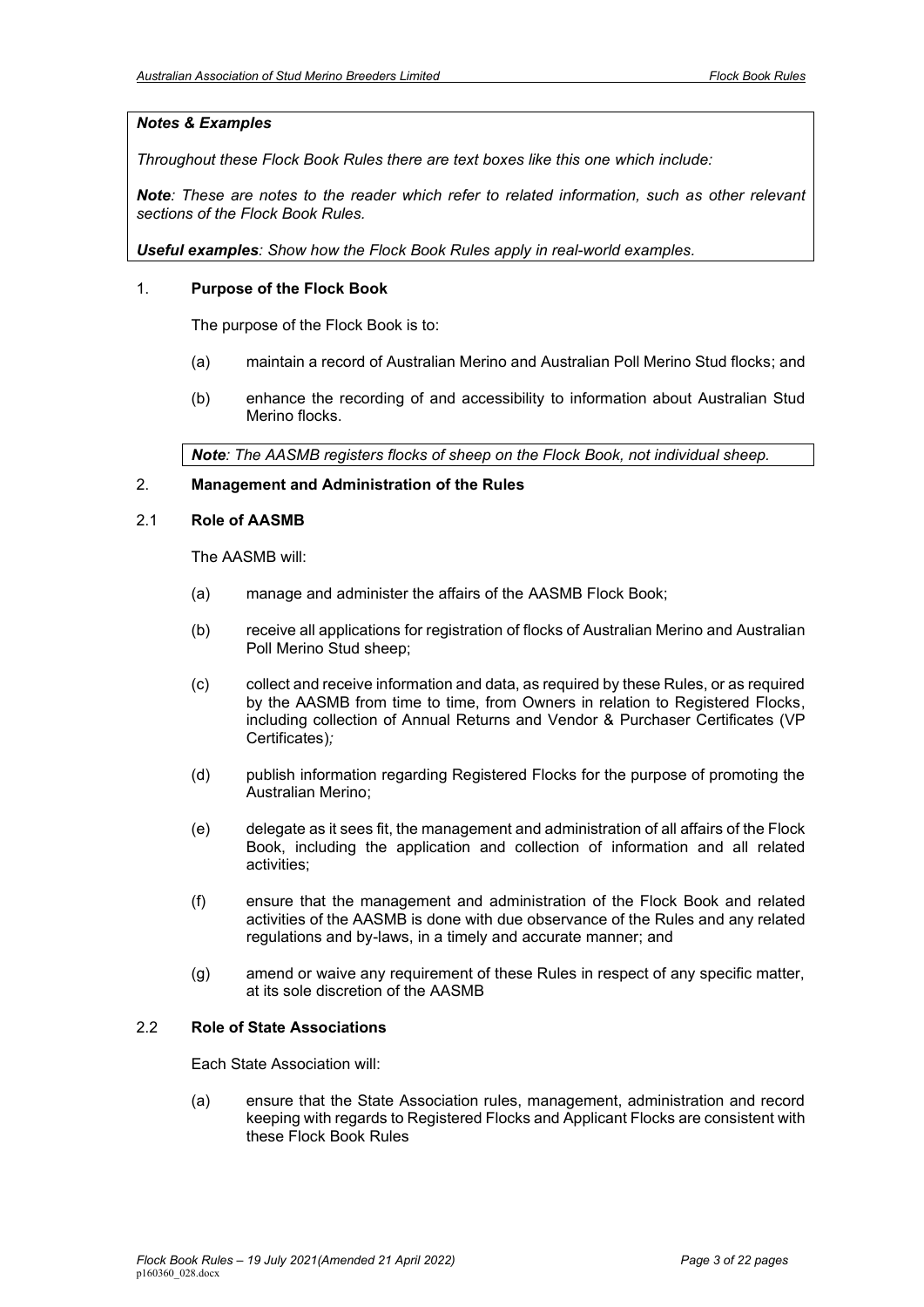# <span id="page-3-0"></span>2.3 **Role of Owners**

Each Owner:

- (a) agrees to comply with, and be bound by, the Flock Book Rules (in addition to any associated rules, regulations or by-laws of the AASMB applicable to Owners;
- (b) acknowledges that these Flock Book Rules may be varied from time to time at the sole discretion of the AASMB

## <span id="page-3-1"></span>3. **New Applications Overview**

### <span id="page-3-2"></span>3.1 **Applications**

To apply to become a Registered Flock the Applicant must:

- (a) **(By Applicant)** submit a fully completed Application in the Prescribed Format;
- (b) **(Requirements & Eligibility)** provide evidence in the Prescribed Format to show that both the Flock Owner and the Flock, including all sheep and genetic material are eligible for registration by meeting the requirements of these Rules.
- (c) **(Flock Name)** include proposed Flock Names for the Applicant Flock;
- (d) **(Payment)** make payment of any application or registration fees; and
- (e) **(Acceptance)** be accepted by:
	- (i) the Relevant State Association; and
	- (ii) the AASMB,

each in their sole discretion, without having to provide reasons for their decision to the Applicant.

### <span id="page-3-3"></span>3.2 **Acceptance of an Application will mean that:**

- (a) the Applicant Flock will be assigned a Flock Number by the AASMB; and
- (b) the Applicant Flock will become a Registered Flock in the Flock Book
- (c) details of the Flock will be published in the Flock Book Stud Directory or any other place the AASMB Board sees fit.

#### <span id="page-3-4"></span>4. **Registered Flock Requirements**

#### <span id="page-3-5"></span>4.1 **Applicant Flocks and Registered Flocks**

A flock of Australian Merino sheep will be eligible to become Registered, and maintain the status of a Registered Flock, only if the following criteria are met:

- (a) **(Member of State Association)** the Owner of the flock is a member of the State Association in the state or territory in which that flock is located (which must be in Australia) Some exceptions may be permitted from time to time by the AASMB Board.
- (b) **(Flock Location)** refer rule 4.1 (a) above;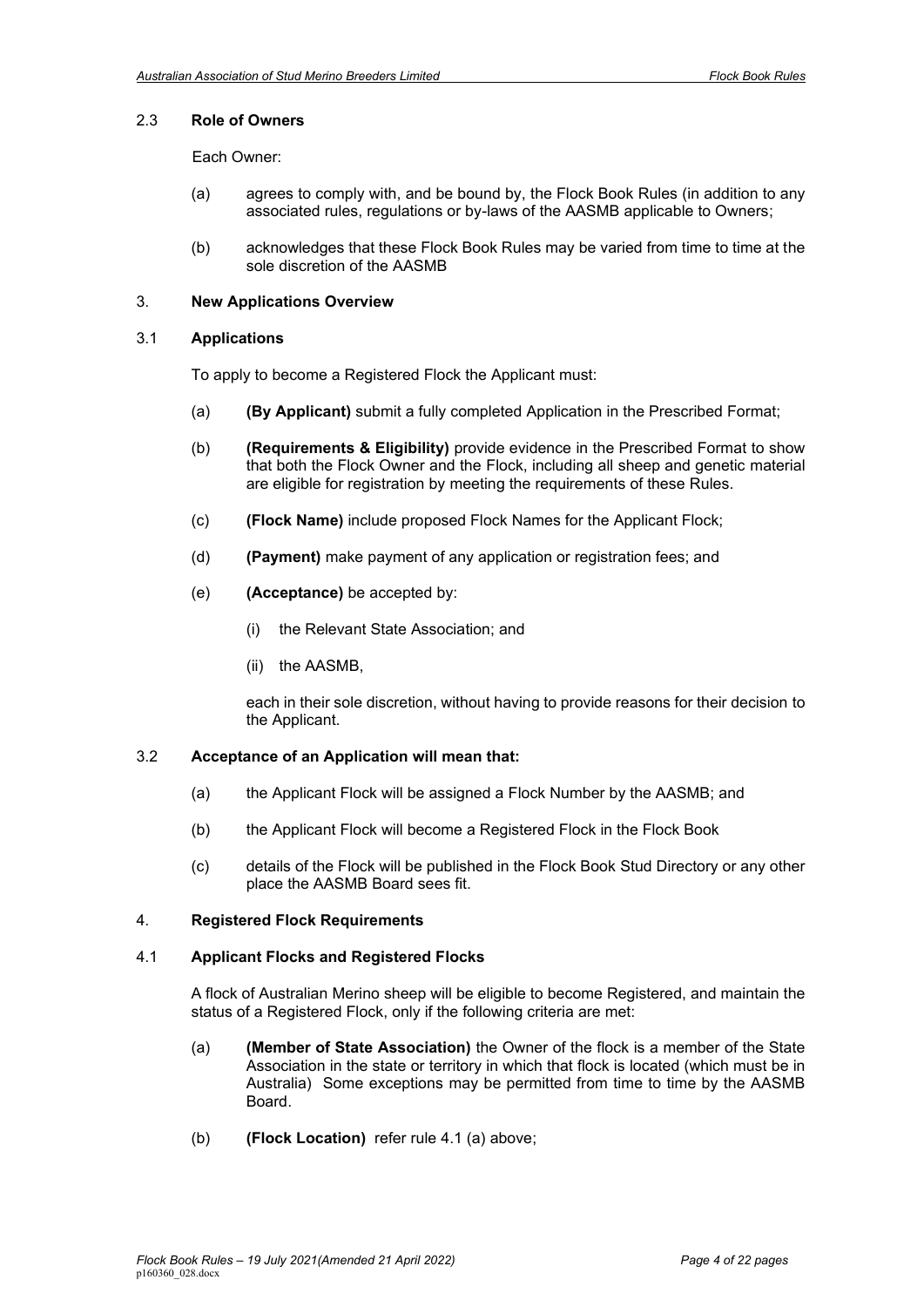- (c) **(Flock Type)** the flock must be designated as either a Merino (Horned) or Poll Merino, as determined by the Foundation Ram(s) and/or Foundation semen. Ewes can be either Type for both Merino and Poll Merino Flocks;
- (d) (**Owners of multiple flocks**) where an Owner or Applicant owns more than one eligible flock, the Owner must apply for each flock to be registered in the Flock Book separately according to:
	- (i) Flock Type (ie Merino/Poll Merino) of the Foundation Ram(s)/semen for that flock; and
	- (ii) the state or territory in which that flock is located,

and pay separate fees accordingly, as required by the Relevant State Association

- (e) **(Sheep and Genetic Material)** all sheep and genetic material must conform to the Eligible Sheep & Genetic Material criteria. Refer rule [5](#page-4-0) *(Eligible Sheep and Genetic Material)*
- (f) **(Minimum Number of Sheep)** the flock must comprise, at a minimum:
	- (i) Eligible ewes the minimum number is set by the Relevant State Association from time to time and approved by the AASMB Board; and
	- (ii) at least one Eligible Ram or Eligible Doses of Genetic Material;
- (g) **(Ownership)** each Eligible sheep and Eligible batch of Genetic Material within a Registered Flock is owned (fully or jointly) by the Owner of that Registered Flock or by the Applicant for that Applicant Flock (as applicable)
- (h) **(Permitted Vendors)** each Eligible sheep or Eligible Genetic Material Transferred to the Owner or Applicant must be from a Permitted Vendor as per rule 7.1 (*Permitted Vendors*)
- (i) **(Verification)** any Eligible sheep or Eligible Genetic Material Transferred to the Owner or Applicant, is to be verified in the Prescribed Format in accordance with rule [7.2](#page-9-0) (*Verifying Transfers*) or as required by the AASMB Board in its sole discretion.

## <span id="page-4-0"></span>5. **Eligible Sheep and Genetic Material**

#### <span id="page-4-1"></span>5.1 **Registered Flock Sheep**

A sheep may be Eligible if it is bred from:

- (a) an Australian Merino or Australian Poll Merino ram (or its semen), from any Registered Flock; and
- (b) an Australian Merino or Australian Poll Merino ewe (or its eggs) from any Registered Flock;
- (c) in an Applicant Flock, the Foundation Ram(s) or Foundation semen must be the same Type, either Merino (Horned) or Poll Merino, as the flock's designated Type set out in the Application and meet any relevant standards set by the AASMB for that Type:
	- (i) In addition, in an Applicant Flock, Foundation Rams (and semen) must be the same Type as the Flock Type they were bred in, or the Owner of the flock they were bred in must have both a registered Poll and a registered Merino Flock.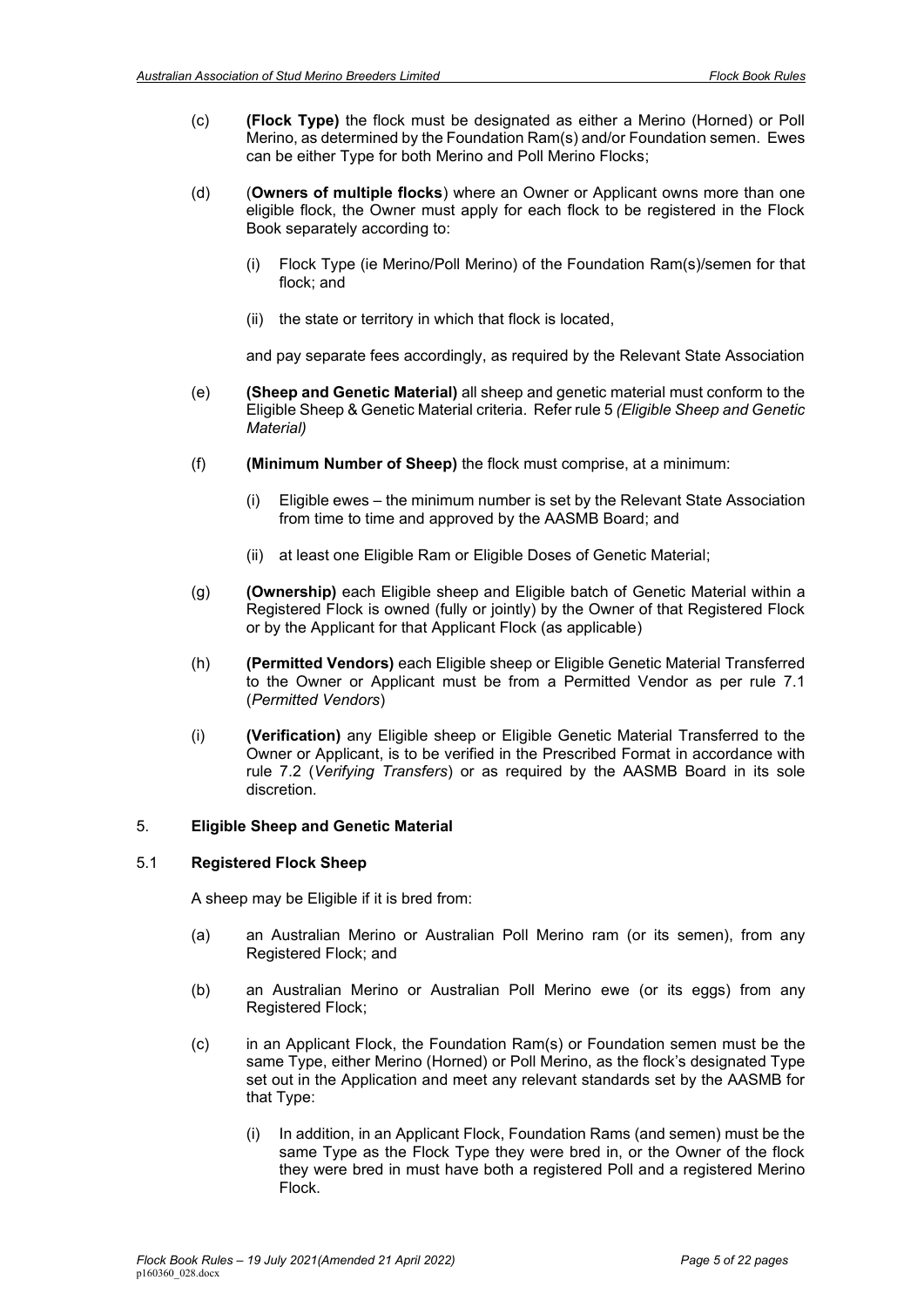**Useful example:** Ewes can be either Type (Horned/Poll) regardless of the flock's designated Type and regardless of being an Applicant Flock or a Registered Flock. **Rams and semen** in an Applicant Flock must be the same Type (Horned/Poll) as the designated Flock Type.

- (d) Registered Flocks (but not Applicant Flocks) are permitted to include either Type of Eligible ram (or semen)
	- (i) however if a ram (or semen or embryo) is to be recorded in the Flock Book History "Additions to Flock", one of the following criteria must be met:
		- (I) the ram (or semen or semen used in the embryo) are the same Type as the Flock in which it was bred; or
		- (II) the Owner of the Flock in which it was bred has both a Registered Merino Flock and a Registered Poll Merino Flock at the time of the sale/transfer. Eg: For a Poll ram bred in a Merino (Horned) Flock, the Vendor must have a registered Poll Flock for the Purchaser to be able to record the genetics in the Flock History
	- (ii) also refer rule 12 (*Exhibitions and Multi-Vendor Sales*)

**Important Note:** When purchasing or transferring sheep and genetics it is highly recommend Purchasers check

- 1) that the flock is Registered at the time of the purchase.
- 2) that the Type of sheep and genetics being purchased are bred from the same Type of Flock (Poll or Horned)

## <span id="page-5-0"></span>5.2 **Registered Flock Genetic Material**

Genetic Material may be Eligible if it is:

- (a) taken from a single Australian Merino or Australian Poll Merino sheep (eg semen or eggs) from a Registered Flock; or
- (b) derived from more than one Australian Merino or Australian Poll Merino sheep (eg embryos) which are each from a Registered Flock.

**Useful Example**: (**Eligible Embryo**) an embryo is Eligible to be Transferred to a Registered Flock or Applicant Flock if it is sired by a ram, and dammed by a ewe, which are both from Registered Flocks.

# <span id="page-5-1"></span>5.3 **Outcrosses**

In respect of Applicant Flocks and Registered Flocks, Merino Outcrosses cannot be included in a Registered Flock, however the progeny of Outcrosses may be included in a Registered Flock, provided:

- (a) the Relevant State Association has been notified of the Outcross;
- (b) the Owner or Applicant can show, to the satisfaction of the Relevant State Association and the AASMB, the lineage of those sheep/progeny as being at least four (4) backcrosses, in each case involving Eligible sheep and/or Eligible Genetic Material from Registered Flocks; and
- (c) those progeny pass an Official Inspection by the Relevant State Association as per rule 6.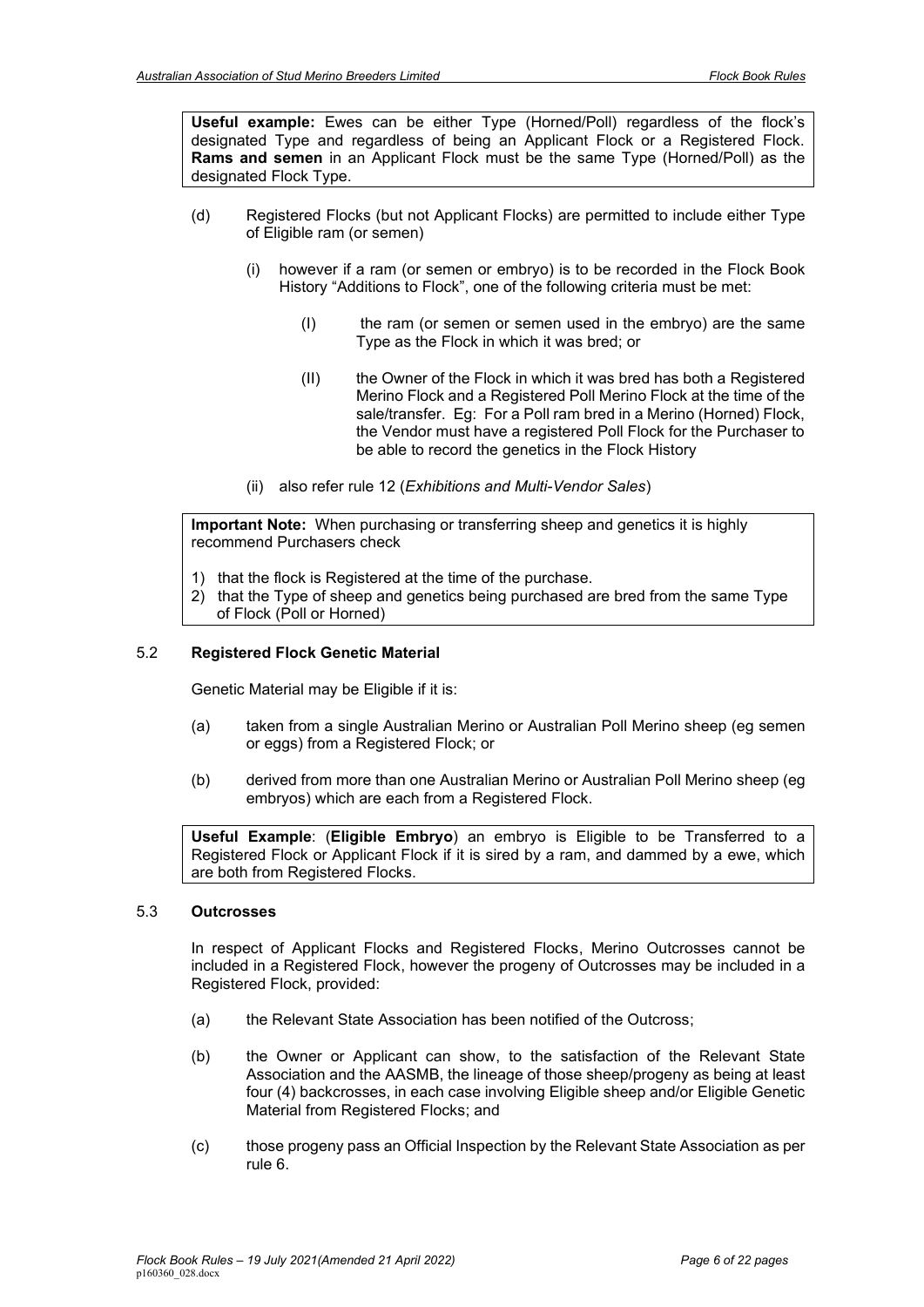**Useful Example: (Outcross Types**) For the purpose of these Rules, Outcrosses can be any sheep breed including an Australian Merino or Poll Merino sheep from an unregistered flock.

## <span id="page-6-0"></span>5.4 **Sheep Eligible via Inspection for Upgrade**

- (a) **(Applicant Flocks)** In respect of an Applicant Flock, only if permitted by the Relevant State Association's rules, an Australian Merino ewe or Australian Poll Merino ewe, may be Eligible for inclusion in a Registered Flock, provided:
	- (i) the Applicant provides evidence, to the satisfaction of the Relevant State Association and the AASMB in the Prescribed Format, that the sheep were bred from Registered Flocks and the purity of the breed has been maintained; and
	- (ii) those sheep pass an Official Inspection in accordance with rule 6;
	- (iii) rams in Applicant Flocks are not eligible via Inspection for Upgrade
- (b) **(Registered Flocks)** In respect of a Registered Flock, only if permitted by the Relevant State Association rules, rams and ewes may be Eligible for Transfer from the Owner's own unregistered Australian Merino or Australian Poll Merino flock into their Registered Flock, provided
	- (i) the Owner provides evidence to the satisfaction of the Relevant State Association and the AASMB in the Prescribed Format, that the sheep and/or Genetic Material were bred from Registered Flocks and the purity of the breed has been maintained, and
	- (ii) those sheep pass an Official Inspection in accordance with rule [6](#page-7-0)

### <span id="page-6-1"></span>5.5 **Overseas Sheep and Genetic Material**

Any sheep or Genetic Material that have been imported from outside Australia may be Eligible to be included in a Registered Flock, provided:

- (a) the criteria for rule 5.3 (*Outcrosses*) are met to the satisfaction of AASMB and the progeny pass an Official Inspection as per rule 6 (*Official Inspection*); or
- (b) at the discretion of the Relevant State Association and AASMB Board, provided the Transfer has met the requirements set out in rule [7.1\(c\)](#page-8-0) (*Transferring Sheep and Genetic Material from Overseas Vendors*)

#### <span id="page-6-2"></span>5.6 **Eligible Sheep and Genetic Material from Non-Registered Vendors**

For Registered Flocks only (not Applicant Flocks) it may be permitted to include a sheep, or Genetic Material from a donor sheep, Transferred from Non Registered Vendors, provided the sheep/donor sheep

- (a) (**Registered Stud of Origin**) was bred in a Registered Flock; and
- (b) was Transferred in accordance with rule [7.1\(b\)](#page-7-3) *(Non-Registered Vendors)*

#### <span id="page-6-3"></span>5.7 **Syndicates**

Refer rule [7.1\(b\)](#page-7-3) (*Non-Registered Vendors*)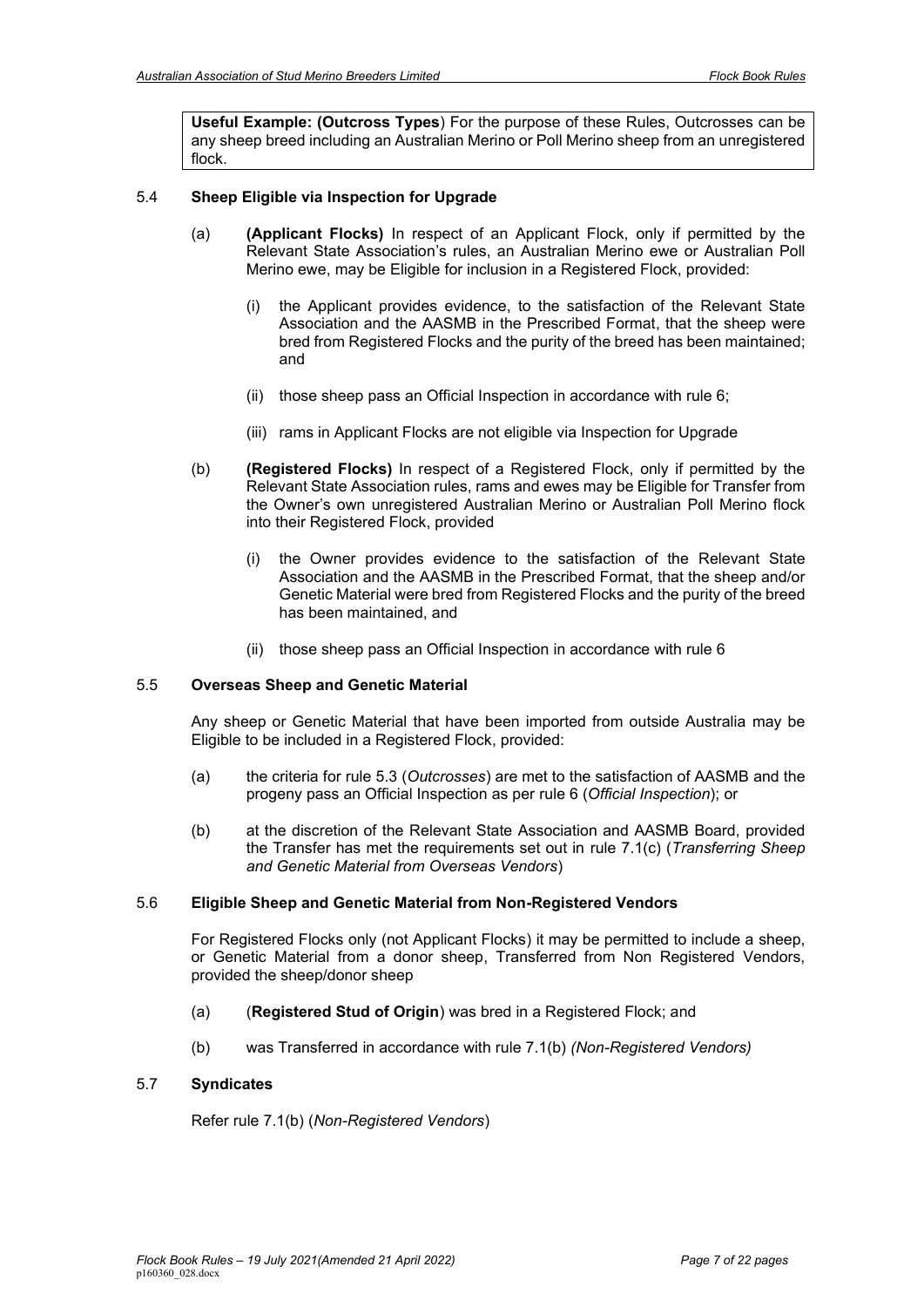# <span id="page-7-0"></span>6. **Official Inspections**

In order for a sheep to pass an Official Inspection and be upgraded to 'Stud Flock' status for inclusion in a Registered Flock the following must occur:

- (a) physical inspection of the Sheep must be carried out by two official inspectors from the Relevant State Association's Inspection Committee;
	- (i) with exception of the inspection of the progeny of Overseas sheep, where at least one inspector must be a member of AASMB Council or have been nominated by AASMB Board;
- (b) the two Inspectors must consider the sheep to be of an acceptable quality for stud breeding purposes and inclusion in a Registered Flock; and
- (c) the Inspection Report must be submitted to and accepted by AASMB following the Inspection

# <span id="page-7-1"></span>7. **Transferring Sheep and Genetic Material**

### *Note: For the purpose of these Rules:*

*(Vendor) means the person or entity Transferring/providing the Sheep/Genetic Material to the Purchaser by way of sale, lease, or other legal means* 

*(Purchaser) means the Registered Owner or Applicant (as applicable) acquiring the Sheep/Genetic Material from the Vendor by way of sale, lease or other legal means.*

*(Stud of Origin) is a Registered Flock from which Sheep or Genetic Material were bred.* 

*Important Note: Once sheep or Genetic Material are transferred out of a Registered Flock to a non-registered owner, they are no longer considered Registered Flock sheep/genetic material. Some Sheep or Genetic Material may be eligible under rule 7.1(b) (Non-Registered Vendors)*

### <span id="page-7-2"></span>7.1 **Permitted Vendors**

A Purchaser may only Transfer Eligible sheep and Eligible Genetic Material:

- (a) **(Registered Vendor)** into their Registered Flock or Applicant Flock if the Vendor of the sheep/genetic material is the Owner of a Registered Flock; or
- <span id="page-7-3"></span>(b) (**Non-registered Vendors -** such as AI Centres, Syndicates, Commercial Flocks) into their Registered Flock; but not into an Applicant Flock:
	- (i) only if permitted by the relevant State Association; and
	- (ii) only if that Non-Registered Vendor acquired the sheep or Genetic Material directly from the Owner of a Registered Stud of Origin (which may mean more than one Stud of Origin in the case of some Genetic Material such as embryos) subject to meeting the requirements set out below:
		- (I) **(Stud of Origin Evidence)** Owners Transferring Stud of Origin sheep/Genetic Material from Non-registered Vendors into their Registered Flock must have evidence as follows:
			- a) **(Evidence of Transfer by Non-Registered Vendor to Owner)** Confirmation in the Prescribed Format from the Non-Registered Vendor that they have Transferred the Stud of Origin sheep/Genetic Material to the Owner; and
			- b) **(Evidence from Stud of Origin**) Confirmation in writing, in the Prescribed Format (such as a VP Certificate which must be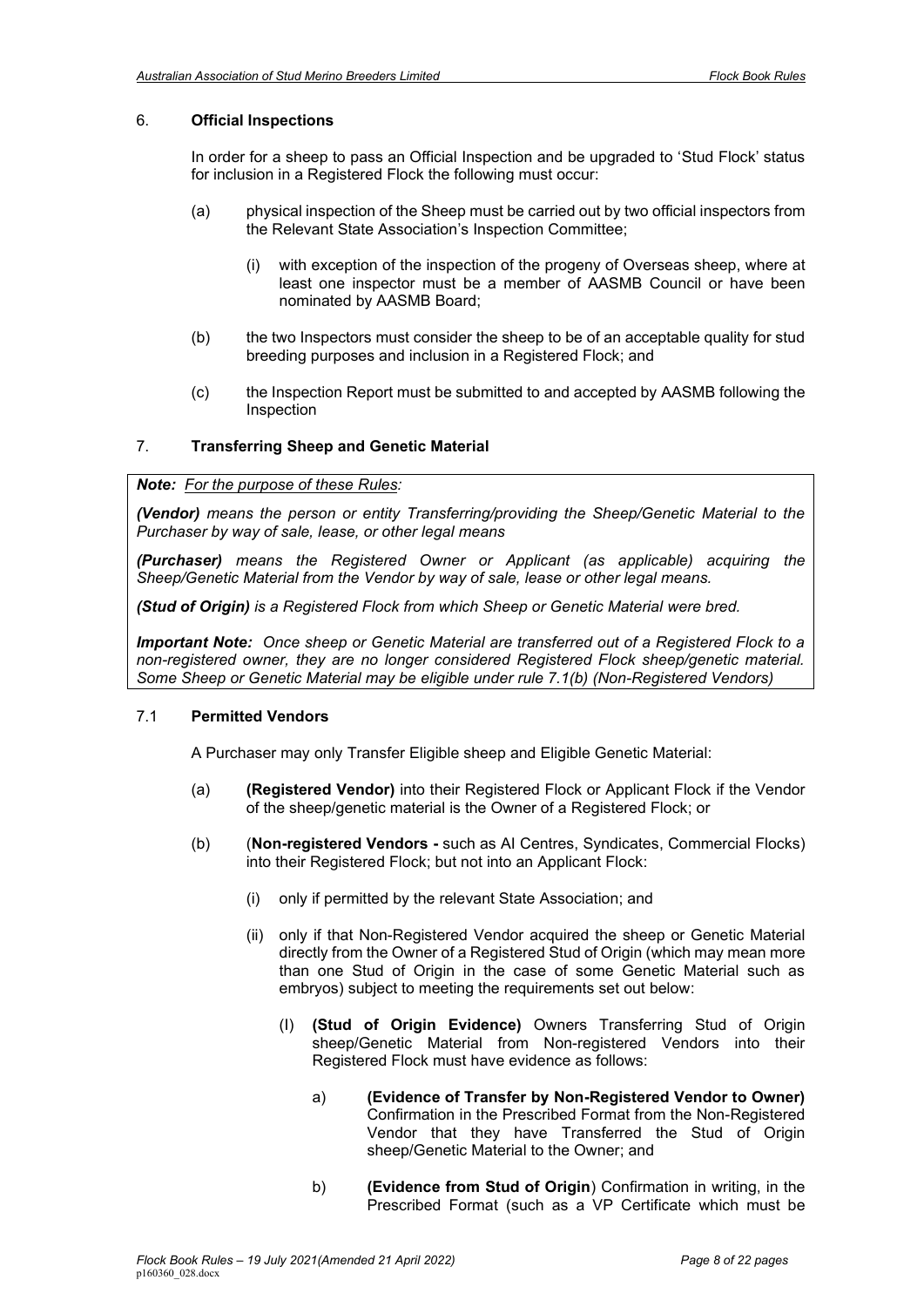signed by the Stud of Origin) from the Registered Stud of Origin that the Transferring sheep/Genetic Material was in fact:

- i) bred in their Registered Flock; and
- ii) Transferred by them to the Non-Registered Vendor; and
- iii) the Stud of Origin must be Registered both at the time the Transfer occurred to the Non-registered Vendor; and at the time the Evidence is signed by the Stud of Origin.
- (II) in the event evidence of the transfers from Non-registered Vendors is not provided to the satisfaction of AASMB, including due to the refusal of confirmation from the Stud of Origin, the Sheep or Genetic Material is not eligible for inclusion into a Registered Flock;
- (III) if a sheep/or Genetic Material from a Registered Stud of Origin is transferred or onsold from the Non Registered Vendor to another Non Registered Vendor, the Sheep or Genetic Material are no longer Eligible

**Important Note:** If Purchasing from a Non Registered Vendor, Purchasers need to be aware that the Stud of Origin Owner is under no obligation to provide confirmation of Transfer, if requested by a Purchaser. This is because the sheep/donor sheep has been on-sold to a Non Registered Vendor.

Stud of Origin Owners should only provide the confirmation of Transfer if totally confident that the sheep/Genetic Material sold by the Non Registered Vendor to the Purchaser was in fact bred in the Registered Stud of Origin Flock

### **Useful Examples**:

**Syndicates with Registered Flock Owners**: If a syndicate consists of at least one Registered Flock Owner, then the Transfer is permitted in the same way as purchasing directly from a Registered Flock Owner.

**Syndicates with no Registered Flock Owners** If there are no Registered Flock Owners within the syndicate, the requirements under rules [7.1\(b\)](#page-7-3) will need to be met for Non Registered Vendors

- <span id="page-8-0"></span>(c) **(Overseas Vendors)** into their Registered Flock, but not into an Applicant Flock, subject to meeting the requirements set out below:
	- (i) Sheep and Genetic Material from Overseas must be imported in accordance with all applicable Australian biosecurity, animal health and import laws, regulations and standards; and
	- (ii) **(Outcrosses)** the criteria for rule 5.3 *(Outcrosses)* are met to the satisfaction of AASMB and the progeny pass an Official Inspection as per rule 6 *(Official Inspection)* or
	- (iii) **(Registered Overseas Stud)** if that sheep or Genetic Material is from a flock registered with the official Merino breed association or equivalent body in the Country of Origin, that is a member of the World Federation of Merino Breeders; and
		- (I) a pedigree certificate, or equivalent, is signed by the Country of Origin's official Merino breed association representative; and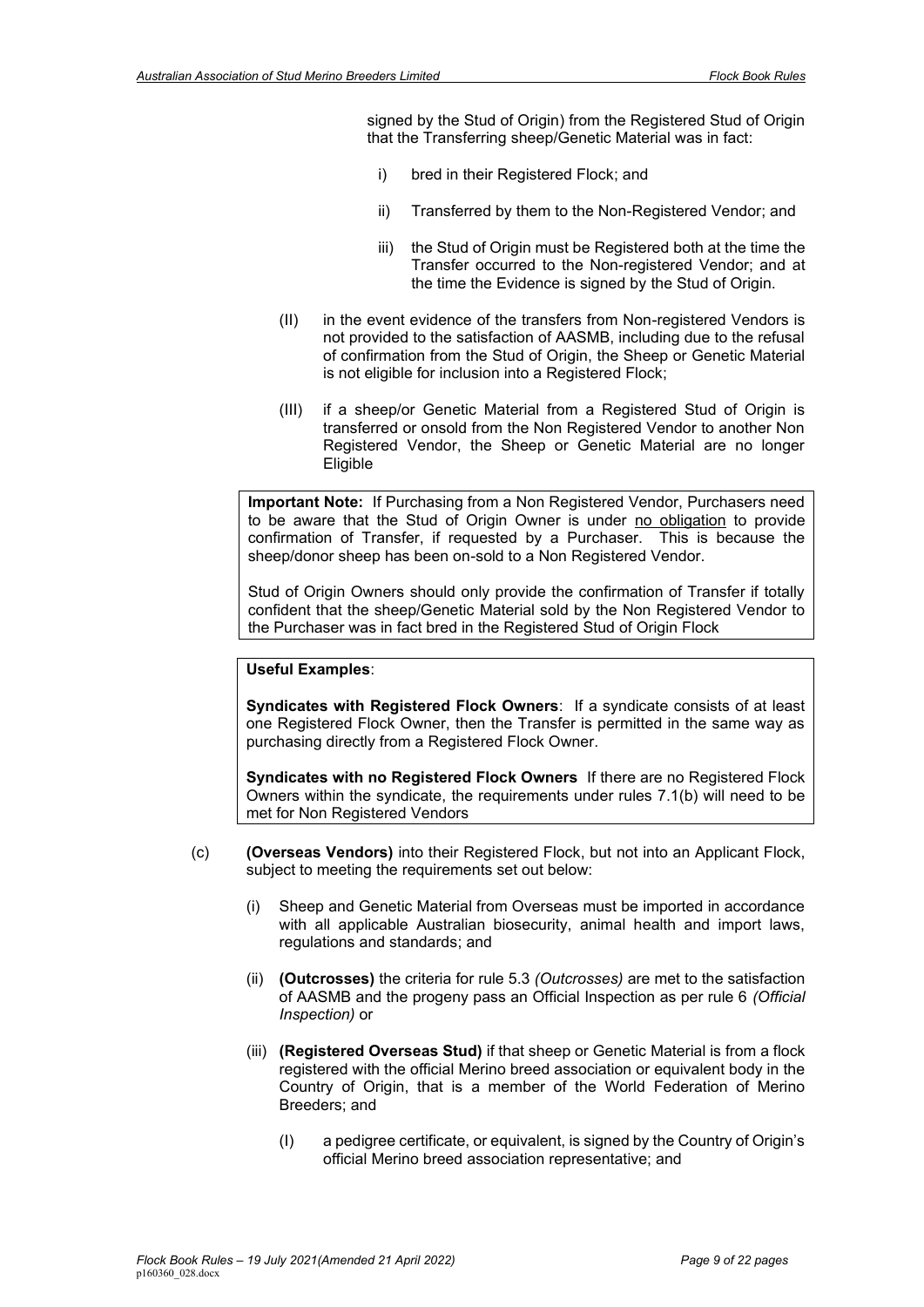- (II) the pedigree, or equivalent document, shows that both the sire and the dam have Australian Merino or Australian Poll Merino genetics each derived from an AASMB Registered Flock within the most recent four generations listed on the pedigree; and
- (III) confirmation of the transfer of ownership of the sheep or genetics is provided in the Prescribed Format (such as a VP Certificate) verified by the Country of Origin's Merino breed association; and
- (IV) both the pedigree and confirmation of transfer of ownerships documentation is submitted to the relevant State Association; and
- (V) any other additional information as required by AASMB is supplied by the Owner upon request; and
- (VI) the progeny resulting from overseas sheep or Genetic Material, which are to be included in the Registered Flock, must have an Official Inspection between the age of 12 months or older; and
- (VII) the Inspectors must consider the sheep to be of an acceptable quality for stud breeding purposes and inclusion in a Registered Flock.
- (VIII) when the inspection of progeny, from Registered Overseas Stud sheep or Genetic Material, is carried out, at least one of the two Inspectors must be either a member of the AASMB Council or have been nominated by the AASMB, as well as being a member of a State Association Official Inspection Committee.
- (XI) if any of the criteria for this rule 7.1 (c) (iii) *(Registered Overseas Stud)* is not to the satisfaction of the AASMB in its sole discretion, then members are required to use rule 5.3 (*Outcrosses*) to introduce overseas genetics to a Registered Flock.

### <span id="page-9-0"></span>7.2 **Verifying Transfers (VP Certificates)**

(**Transfers from Registered Flocks**) Vendor & Purchaser Certificates (VP Certificates) in the Prescribed Format are the official means of verification for Transfers of Eligible Sheep and Genetic Material between Registered Flocks and from Registered Flocks to Applicant Flocks.

- (a) The Relevant State Association and the AASMB has the right to reject VP Certificates or any other form of verification for the Transfer of Sheep and Genetic Material to be recorded in the Flock Book;
- (b) (**Applicant Flock transfer verification**) for Applicant Flocks, all Transfers of sheep and/or Genetic Material must be verified in the Prescribed Format in accordance with these Rules;
- (c) (**Registered Flock transfer verification**) Owners agree to ensuring that all sheep and genetic material transferred into their Registered Flock, are Eligible under these Rules;
	- (i) For entry into a Registered Flock's "History" section of the Flock Book, Transfers must be verified in the Prescribed Format in accordance with these Rules
	- (ii) It is permissible for Transfers to occur unverified provided the number of rams/semen purchased and used is recorded in the Annual Returns. Unverified transfers will not be recorded in the Flock Book History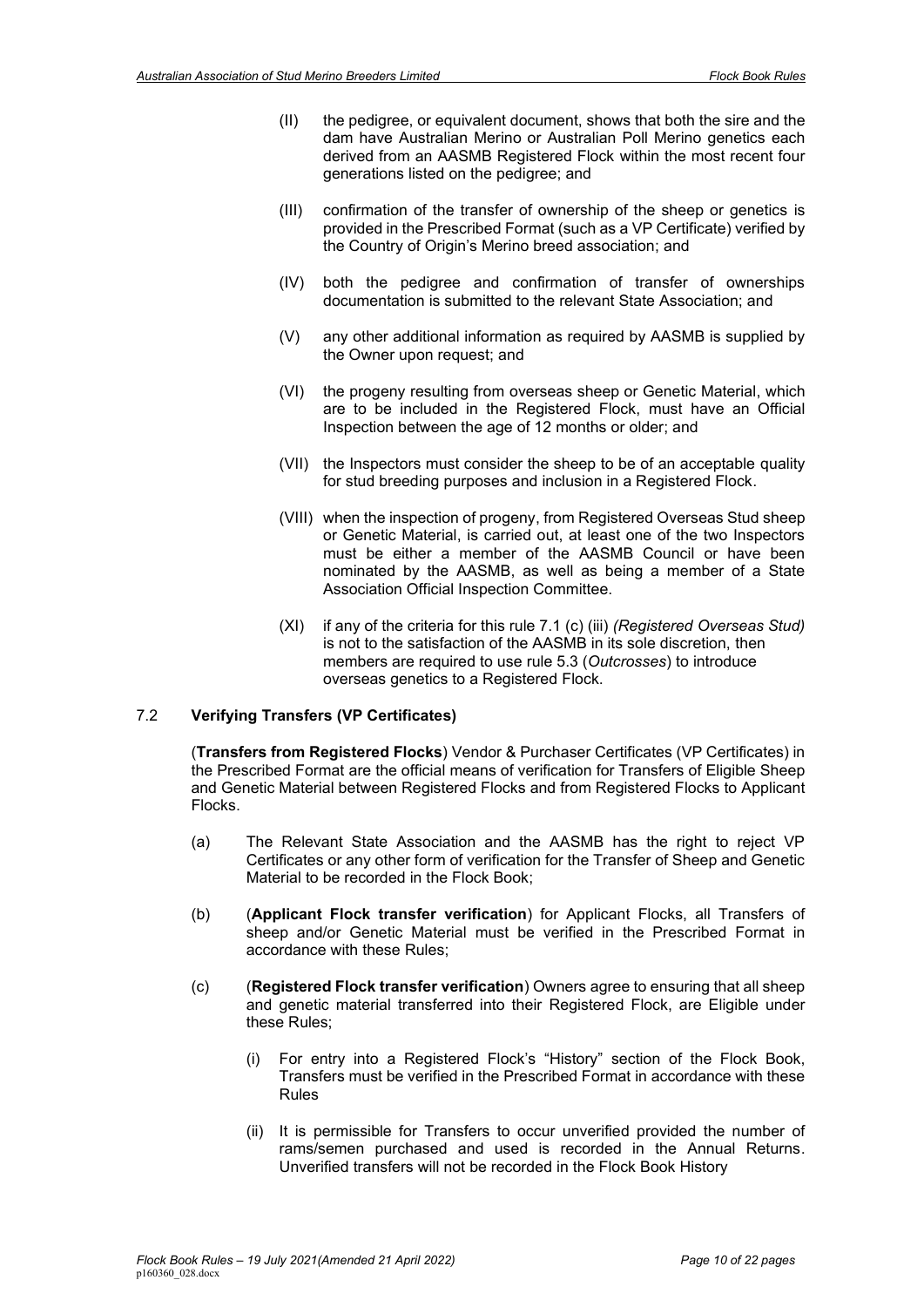- (d) in extenuating circumstances, such as the death of a Vendor, or other circumstances that, in the opinion of the AASMB are considered reasonable circumstances, where obtaining verification from the Vendor via a VP Certificate is difficult, the AASMB may permit the Purchaser to provide some other form of documented proof of purchase, as it sees fit, such as receipts of sale and a statutory declaration.
- (e) (**Non Registered Vendors transfer verification)** refer to the relevant rules relating to Non Registered Vendors (rule 7.1 (b)) and Overseas Vendors (rule 7.1 (c)).

# <span id="page-10-0"></span>7.3 **Purchaser obligations**

- (a) Purchasers are responsible for obtaining verification of Transfers into their Registered Flock or Applicant Flock;
- (b) Purchasers must submit each VP Certificate and any other verification required within these Rules or as required from time to time by the AASMB within the timeframes specified by the AASMB and in the Prescribed Format;
- (c) VP Certificates for transfers into Registered Flocks are to be submitted to the AASMB by 31 March of the year following the Transfer

### <span id="page-10-1"></span>7.4 **Vendor obligations**

(a) **(Verification of Transfers**) Registered Flock Owners must use reasonable endeavours to respond in the Prescribed Format and within the required time frame to a verification request from the Owner of an Applicant Flock or Registered Flock in respect of any Transferred sheep or Genetic Material (With the exception of the verification of sale via a Non-registered vendor - refer [7.1\(b\)](#page-7-3) (*Non-registered vendors* and the *Important note* in the box that sits under 7.1(b))

*Note: For Transfers between Registered Flocks, VP Certificates are to be submitted in digital format using the AASMB Breeder Portal where possible.*

*VP Certificates generated in the AASMB Breeder Portal by the Purchaser will be displayed in the relevant Vendor's Breeder Portal for verification plus an email is generated at the same time to obtain the Vendor's verification of transfers.* 

*Owners without access to internet or email agree to make arrangements with their Relevant State Association to enable verification of Transfers*

<span id="page-10-3"></span>(b) **(Deemed Verification–Automated Acceptance of a VP**) only applies to transfer verification using the AASMB Breeder Portal.

Subject to rule [7.4\(c\)\(](#page-10-2)*Reversing deemed verification*), the AASMB may deem a Transfer to be verified if:

- (i) the Purchaser has contacted or sought to contact the Registered Vendor to verify the Transfer via the AASMB Breeder Portal; and
- (ii) a reasonable amount of time (as determined by AASMB from time to time) has expired without the Registered Vendor notifying the AASMB of their refusal to verify the Transfer,

Deemed Verification-Automated Acceptance of a VP is not permitted for Non Registered Vendor Transfers or Applicant Flocks

<span id="page-10-2"></span>(c) (**Reversing Deemed Verification**) any Deemed Verification-Automated Acceptance of a Transfer under rule [7.4\(b\)](#page-10-3) (*Deemed Verification*) above may be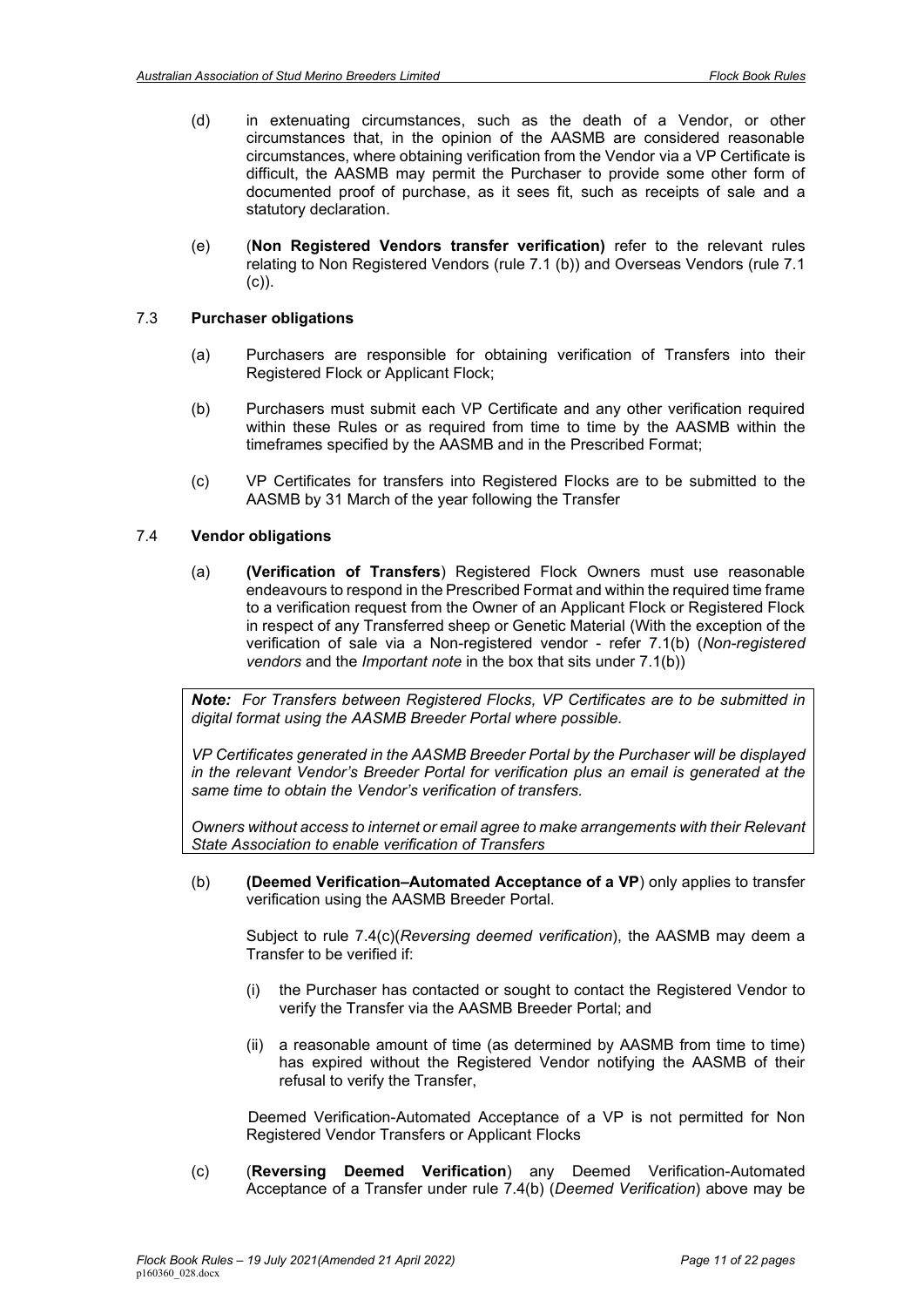reversed by the AASMB Board. In this event, the relevant sheep, Genetic Material and progeny will cease to be Eligible, if:

- (i) at any time after the Deemed Verification, the Registered Vendor notifies the AASMB Board in writing that they did not make the Transfer in accordance with details in the VP Certificate; and
- (ii) the AASMB Board is satisfied in its sole discretion that the notification of refusal to verify the Transfer has not been given in circumstances that would make reversal of the deemed verification unreasonable or otherwise inappropriate.

### <span id="page-11-0"></span>8. **Flock Names**

#### <span id="page-11-1"></span>8.1 **Flock Name eligibility**

- (a) A proposed Flock Name will only become a Registered Flock Name if:
	- (i) the Relevant State Association and the AASMB, each in their sole discretion, approve an application for the proposed Flock Name in the Prescribed Format.
- (b) By way of guidance on how AASMB Board will exercise its discretion in approving a Flock Name, it is unlikely a name will be approved if:
	- (i) (**Identical or similar name**) a name that is substantially identical to, or so closely resembles as to be likely to mislead or deceive, the Flock Name of a current or former Registered Flock (Existing Name) unless:
		- (I) (**Same Owner**) it is a Registered Flock of the same Owner and the proposed name includes some point of differentiation to the Existing Name, other than the Flock Number to enable a distinction between the Registered Flocks; or
		- (II) **(Previous Owner Permission)** the last recorded Owner of the Registered Flock with the Existing Name, has given their written consent. (Note: refer to rule [8.2](#page-12-0) (*Transfers of Flock Name and Flock Number*) if at least 75% of a Registered Flock acquired, or less in some circumstances)
	- (ii) **(Deregistered Existing Name**) the name relates to an Existing Name of a former Registered Flock (now de-registered), and the deregistration occurred within 10 years from the date of application of the proposed name. That is, the Existing Name must have been de-registered for at least 10 years; unless:
		- (I) AASMB determines enough time has lapsed within the 10 years of the Existing Name being deregistered and the proposed name is not identical to the Existing Name
	- (iii) (**Historically Significant**) the AASMB considers the Existing Name to be historically significant to the Industry. Historically significant names will not be permitted even after 10 years.
	- (iv) (**Industry term**) it is similar to a name or word generally recognised and used throughout the pastoral industry; or
	- (v) (**Otherwise unacceptable**) by reason of association or otherwise, the AASMB considers the proposed Flock Name, if approved, might be misleading, offensive, inappropriate, contrary to the general interests of the AASMB, its members or the Australian Stud Merino industry, or otherwise unacceptable for any other reason.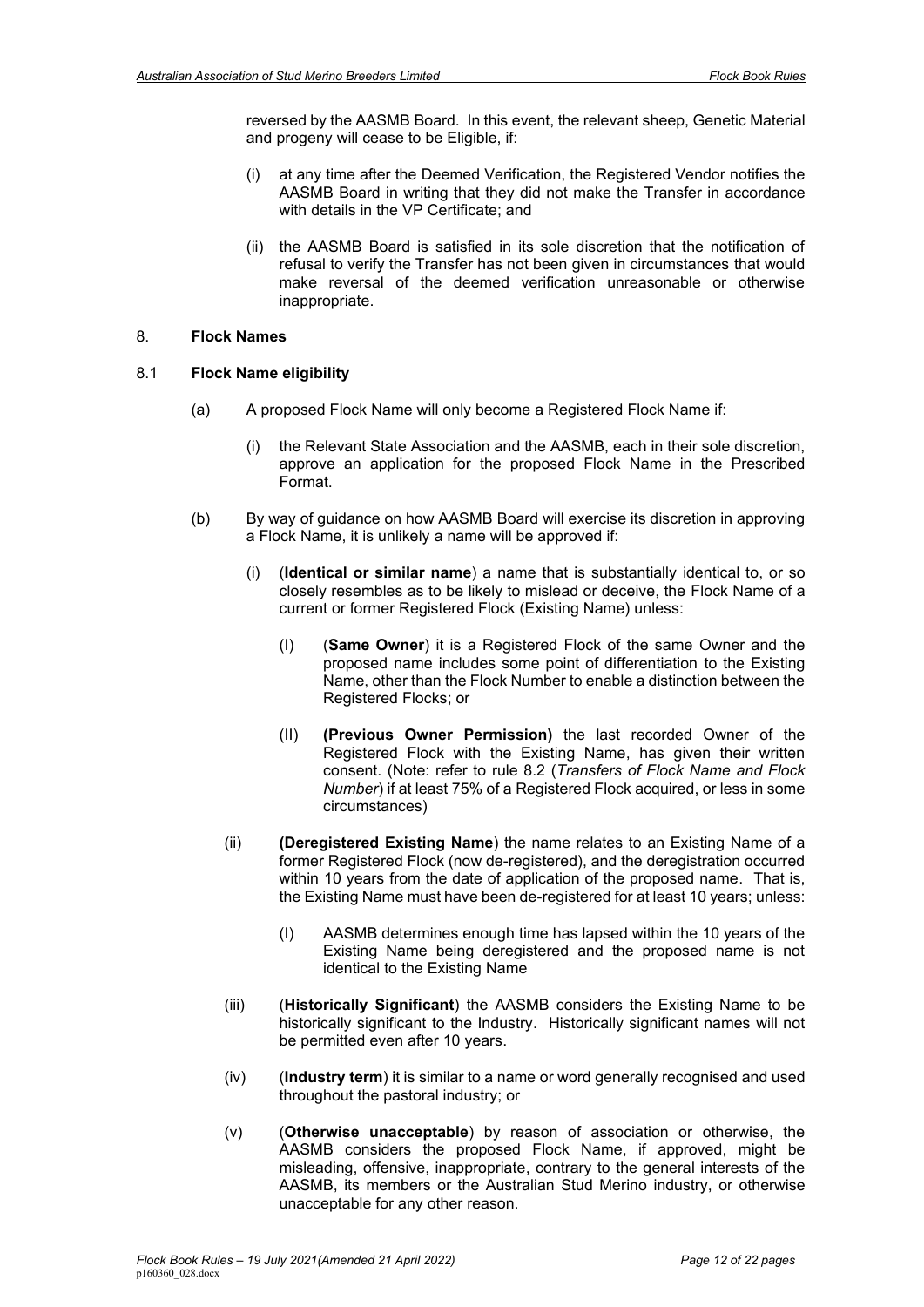## *Useful Examples*

*(Acceptable name) It would be acceptable to have a proposed Flock Name of 'White Star Poll Merinos' where the same Owner had another Registered Flock named 'White Star Merinos'*

*(Unacceptable name) It would not be acceptable for a proposed Flock Name to be 'Low Micron Merinos'*

*Acronyms and numbers such as 'ABC Poll' and 'White Star No. 23' are not acceptable*

# <span id="page-12-0"></span>8.2 **Transfers of Flock Name and Flock Number**

A Flock Name or Flock Name with Flock Number may be transferred from the Owner of a Registered Flock (Former Owner) to another Owner or Applicant (New Owner) only if:

- (a) the Former Owner transferring the Flock has given their written consent in the Prescribed Format for the Relevant State Association and AASMB Board to approve the proposed transfer of Flock Name, or Flock Name and Flock Number (as applicable)
- (b) the New Owner has acquired, or otherwise owns, either:
	- (i) 75% or more of the Former Owner's Registered Flock; or
	- (ii) less than 75% of the Former Owner's Registered Flock, but has provided sufficient evidence to satisfy the Relevant State Association and AASMB Board that the New Owner is entitled to the goodwill associated with the Flock Name of the Transferring Flock (*for example, if the remainder of the Former Owner's Registered Flock were sent to commercial growers or to slaughter*),

in each case, as determined by the AASMB Board in its sole discretion; and

(c) the AASMB Board has approved the transfer of Flock Name or Flock Name and Flock Number

**Note:** If the Former Owner consists of more than one person or entity, such as a partnership, all parties (eg partners) of the Former Owner (except in extenuating circumstances, at the sole discretion of AASMB) will be required to confirm their approval of the Flock Name transfer in the Prescribed Format. This also includes confirmation of changes to a Registered Flock's ownership where the current Owner is changing their business structure eg from a partnership to a company

### <span id="page-12-1"></span>8.3 **Application for change of Flock Name**

An application for the change of a Flock Name:

- (a) must be made by the Owner of the relevant Registered Flock in the Prescribed Format;
- (b) must include the proposed new Flock Name refer rule [8.1](#page-11-1) (*[Flock Name](#page-11-1) eligibility*);
- (c) in order to be approved, must first be accepted by:
	- (i) the Relevant State Association; and
	- (ii) the AASMB,

in each case in their sole discretion, without having to provide reasons for their decision.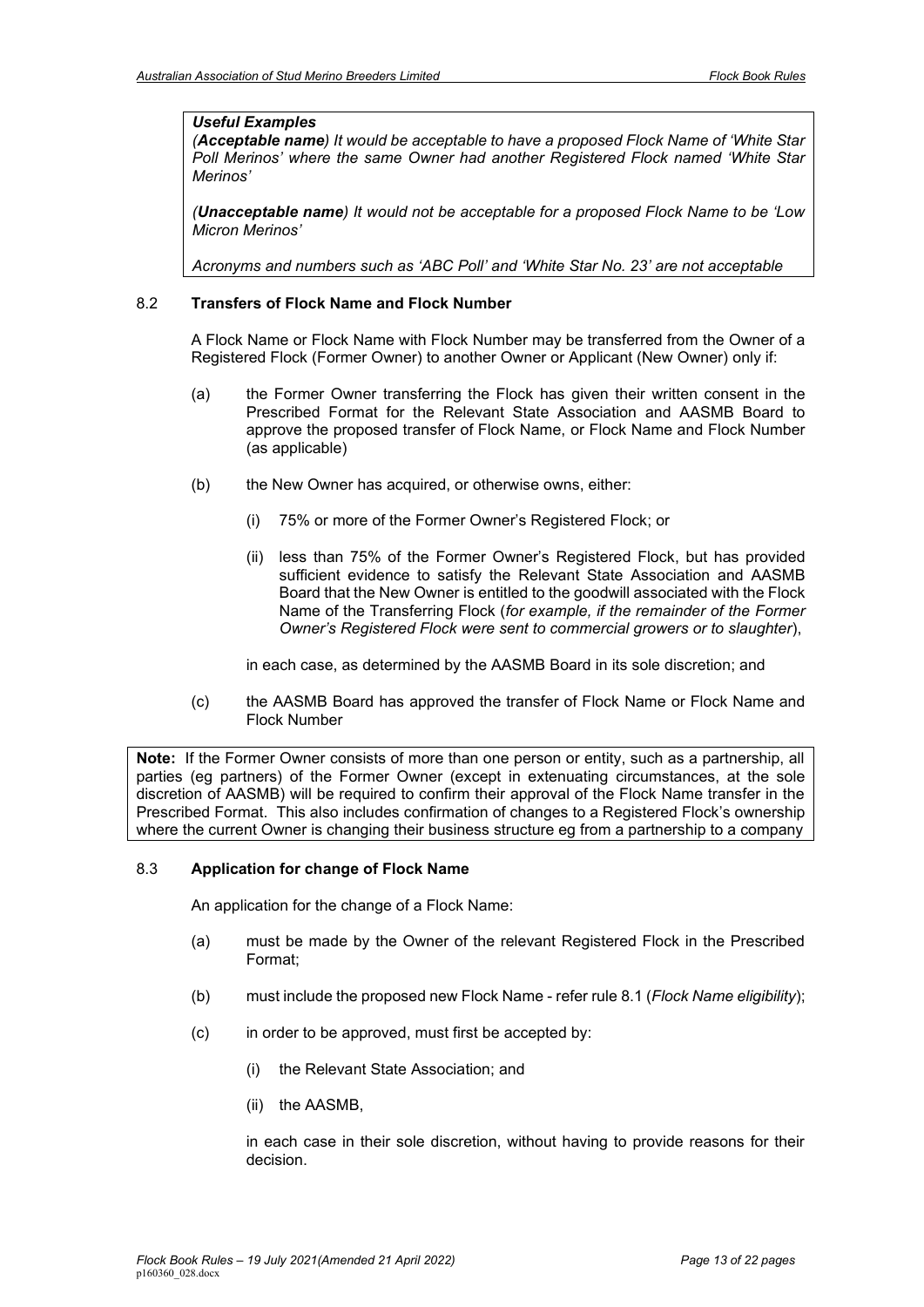#### <span id="page-13-0"></span>9. **Flock Records**

#### <span id="page-13-1"></span>9.1 **Registered Flock Records**

Each Owner of a Registered Flock will:

- (a) keep accurate and proper records of Flock breeding activities and the Transfers of sheep and Genetic Material in and out of their Registered Flock(s);
- (b) make any and all Registered Flock Records available for inspection by any person authorised by the Relevant State Association or AASMB Board and any such person shall be at liberty to take copies or extracts therefrom as they may think fit;
- (c) ensure their Registered Flock ownership and contact details, as well as any details relating to these are kept up to date and accurate in the Flock Book. Any changes to these details are to be notified to the Relevant State Association in the Prescribed Format within either 30 days of the details becoming outdated/incorrect or at the time the Annual Returns for that same year are due, whichever is earlier; and
- (d) ensure they have access to a working email address and the AASMB Breeder Portal to check for the delivery of requests to verify transfers (ie VP certificates) and any other information from the AASMB or Relevant State Association;
	- (i) where Owners have no reasonable means of accessing email or the Breeder Portal, they are responsible for contacting the Relevant State Association to make arrangements to be kept informed of transfers, verifications and other information

#### <span id="page-13-2"></span>9.2 **Flock Activities Reporting (Annual Returns)**

- (a) Each Owner of a Registered Flock will:
	- (i) (**Annual Return**) submit details of each Registered Flock in respect of each calendar year (1 January to 31 December) in the Prescribed Format for an Annual Return, which must include all the required information, including a declaration from the Owner confirming they abide by the Flock Book Rules and that the information submitted is true and correct to the best of their knowledge;
	- (ii) submit an Annual Return in respect of each Registered Flock no later than the date succeeding the close of the year that applies to the Annual Return, as prescribed by the AASMB; and
	- (iii) pay any fine determined by the Relevant State Association to the Relevant State Association in circumstances where the Owner has failed to provide an Annual Return in accordance with this rule [9.2](#page-13-2) (*[Flock Activities Reporting](#page-13-2)  [\(Annual Returns\)](#page-13-2)*)
- (b) Each Owner who is not otherwise in breach of these Flock Book Rules and has paid all outstanding fees to the Relevant State Association, may, at the sole discretion of the Relevant State Association, be permitted to not submit an Annual Return and have their Registered Flock remain in the Flock Book but with figures removed or marked as zero.

#### 10. **Fees**

<span id="page-13-3"></span>Each Owner agrees to pay all registration fees and any other fees to the Relevant State Association in full by the due date.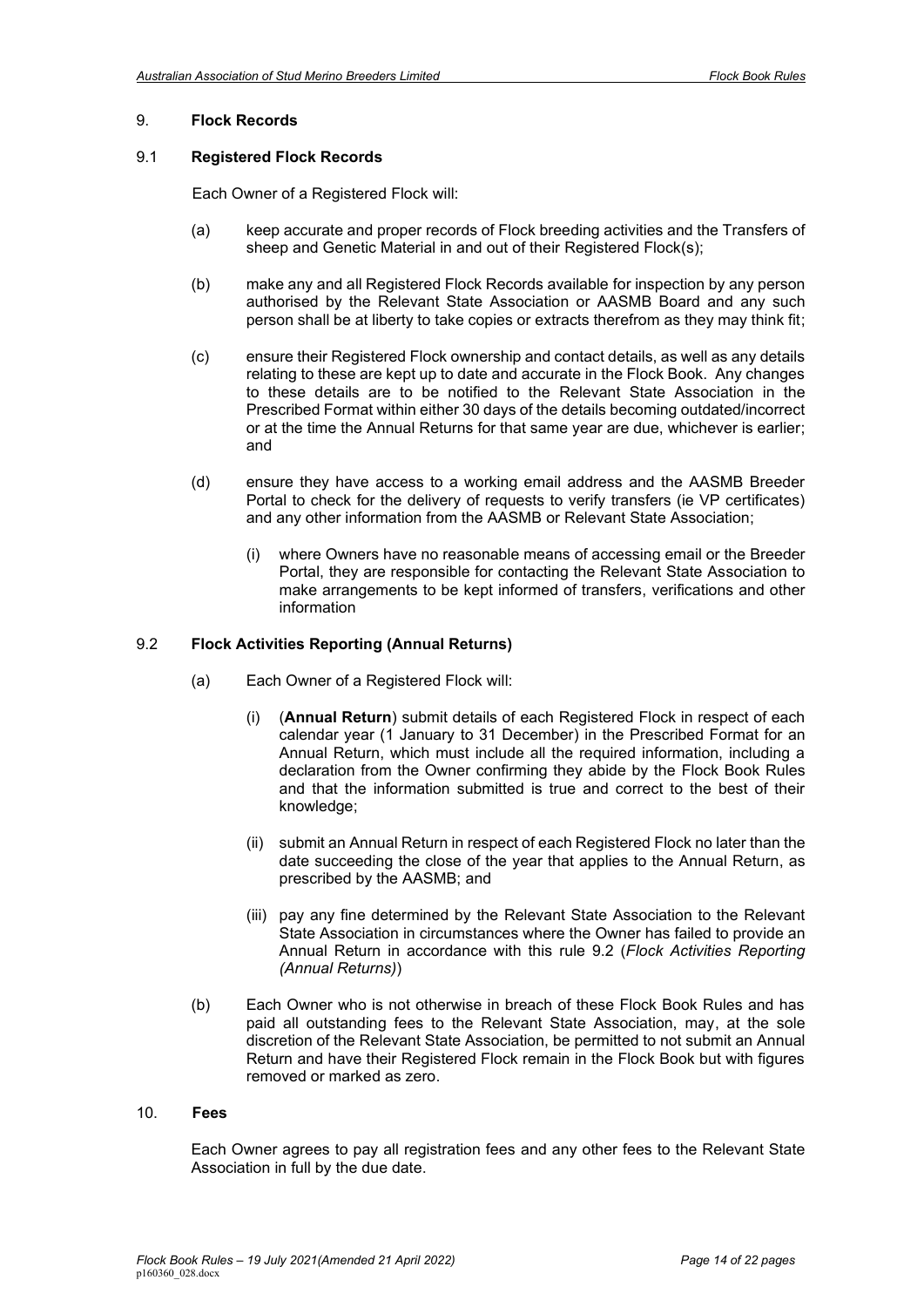# <span id="page-14-0"></span>11. **Shearing Tags**

Each Owner must permit the fitting of AASMB approved regulation shearing tags by the Relevant State Association's Official Inspection Committee

## <span id="page-14-1"></span>12. **Exhibition and Multi-Vendor Sales**

*Note: In these Flock Book Rules, 'Multi-Vendor Sales' include public auctions such as Bendigo Sheep & Wool Show, Dubbo Ram Sale and Adelaide Ram Sale or other sales involving the public exhibition of sheep, but does not include other types of private sales.* 

In addition to rules 12.1 and 12.2 below, AASMB recommends that all sheep exhibited or offered for sale at Multi-Vendor Sales and events are only from Registered Flocks and meet the Eligibility requirements set out in these Rules.

(a) In the event a sheep does not meet the requirements of these Rules, the State Association running the exhibition or Multi-Vendor Sale has the authority to remove the sheep from the event, provided it was clearly stated in the pre-event registration information that only sheep from Registered Flocks in accordance with AASMB Flock Book Rules are permitted to enter.

# <span id="page-14-2"></span>12.1 **Poll Merino Exhibition and Multi-Vendor Sales**

Any Owner who proposes to publicly exhibit, or offer for sale at a multi-vendor sale, a sheep as a Poll Merino sheep from their Registered Flock must ensure:

- (a) that sheep is Eligible to be included in their Registered Flock;
- (b) the Owner has a Registered Poll Merino Flock;
- (c) (for exhibition only, not multi-vendor sale) in respect of a ram, it should:
	- (i) have a concavity in the bone of the skull on the horn site. Subject to rule 12.1(c)(ii) below, it is acceptable for a bone knob or small scur to be set in the concavity of the skull;
	- (ii) it is acceptable for a bone knob or small scur to be set in the concavity of the skull which measures no more than 25 mm in diameter across the widest part of its base;
- (d) (for exhibition only, not multi-vendor sale) in respect of a ewe, it must:
	- (i) have a concavity in the bone of the skull on the horn site; and
	- (ii) have no sign of any horn growth or bone knob set in the concavity;
- (e) it complies with any other standards or guidelines published by the AASMB for the sale or exhibition of Poll Merino sheep from Registered Flocks.

# <span id="page-14-3"></span>12.2 **Merino (Horned) Exhibition and Multi-Vendor Sales**

Any Owner who proposes to publicly exhibit, or offer for sale at a multi-vendor sale, a sheep as a Merino (Horned) sheep from their Registered Flock must ensure:

- (a) that sheep is Eligible to be included in their Registered Flock;
- (b) the Owner has a Registered Merino (Horned) Flock;
- (c) (for exhibition only, not multi-vendor sale) in respect of a ram, it must have a 'full' set of horns;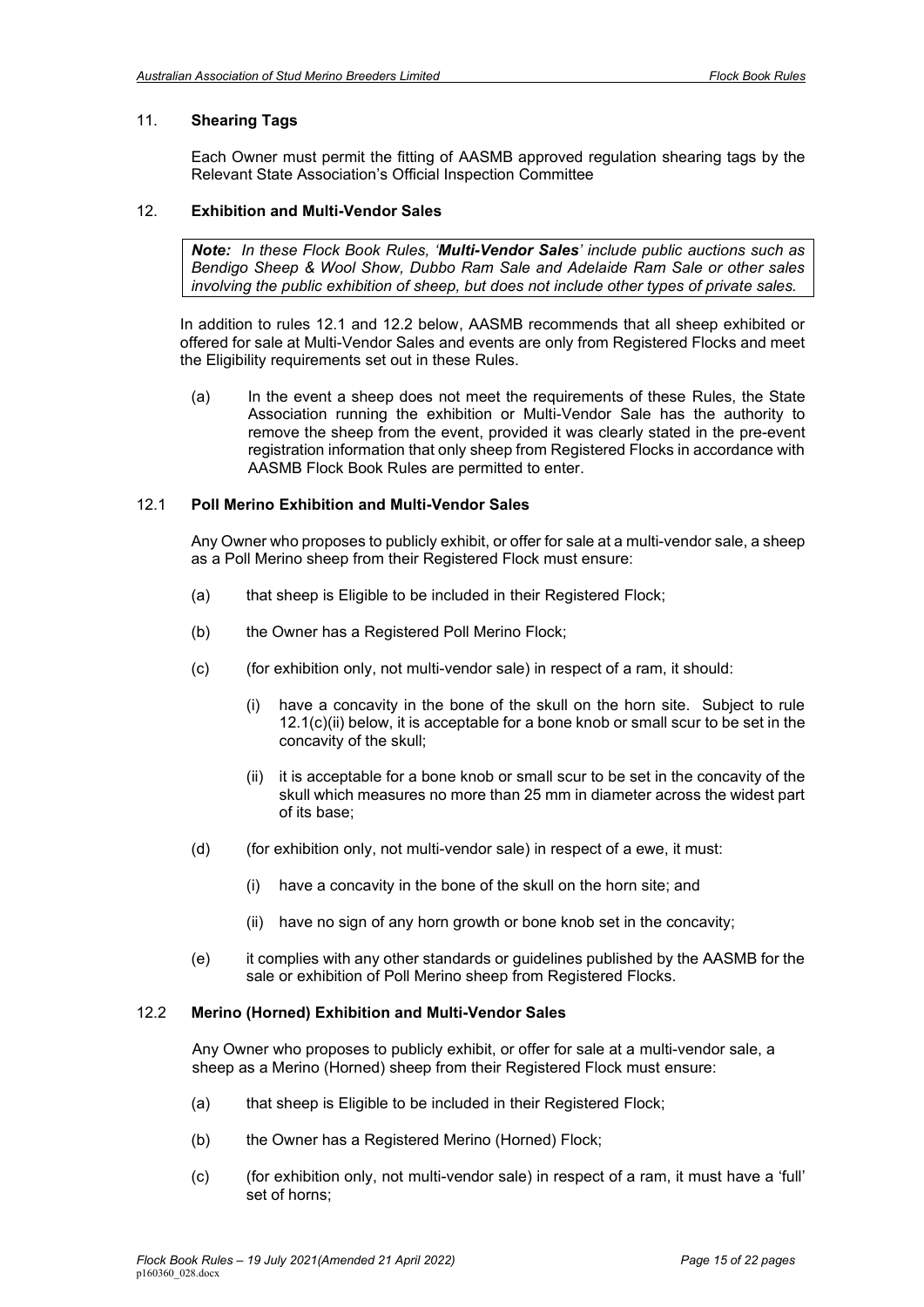(d) it complies with any other standards or guidelines published by the AASMB for the sale or exhibition of Merino (Horned) sheep from Registered Flocks.

#### <span id="page-15-0"></span>13. **Exporting of Stud Flock Sheep**

**Note:** This rule applies only if exporting sheep or Genetic Material as being from a Registered Flock and an official AASMB Pedigree Certificate needs to be completed to satisfy the requirements of an authority, such as Customs in the country of import, or the purchaser wants to register the sheep with their country's breed association

Any Owner that is a Vendor proposing to Transfer sheep or Genetic Material, to a person or entity located outside of Australia, as being from a Registered Flock:

- (a) must ensure they have read and understood AASMB's current Stud Export guidelines prior to making a transaction;
- (b) must ensure that each sheep/donor sheep has been inspected by members of a State Association's Official Inspection committee, and
- (c) has been fitted with an AASMB approved shearing ear tag by a member of an Official Inspection committee before completing the AASMB Pedigree certificate, unless
	- (i) (**Bulk Exports**) 10 or more sheep are being exported at the same time from the one Vendor, to a person or entity located outside Australia, then AASMB may permit the use of the Exporter's ear tags; and the sheep must pass an Official Inspection before completing the Pedigree certificate
- (d) must complete an approved AASMB Pedigree certificate in the Prescribed Format for the purposes of demonstrating that the sheep or Genetic Material are from a Registered Flock; and
- (e) pay any fees for the AASMB Pedigree certificate and any fees associated with the Official Inspection (if applicable) to the Relevant State Associations.

#### <span id="page-15-1"></span>14. **Publication of details**

By agreeing to these Flock Book Rules, each Owner and Applicant consents and agrees:

- (a) to the publication or dissemination of information about them or their Registered Flock or Applicant Flock (as applicable) provided to the AASMB or the Relevant State Association, such as through Applications, Annual Returns and VP Certificates, for the purposes of promoting the Australian Merino;
- (b) to the disclosure and sharing of all information about them or their Registered Flock or Applicant Flock (as applicable) between the AASMB and the Relevant State Association; and
- (c) that AASMB may accept or reject in whole or part or may include additional details or edit any description or information supplied for or on behalf of that Owner or Applicant for publication in the Flock Book or any other publication produced by AASMB.

### 15. **Liability**

<span id="page-15-2"></span>By agreeing to these Flock Book Rules, each Owner and Applicant acknowledges and agrees:

(a) that the AASMB relies on the details provided to it by Owners and Applicants in order to maintain the accuracy of the Flock Book, and whilst the AASMB will adhere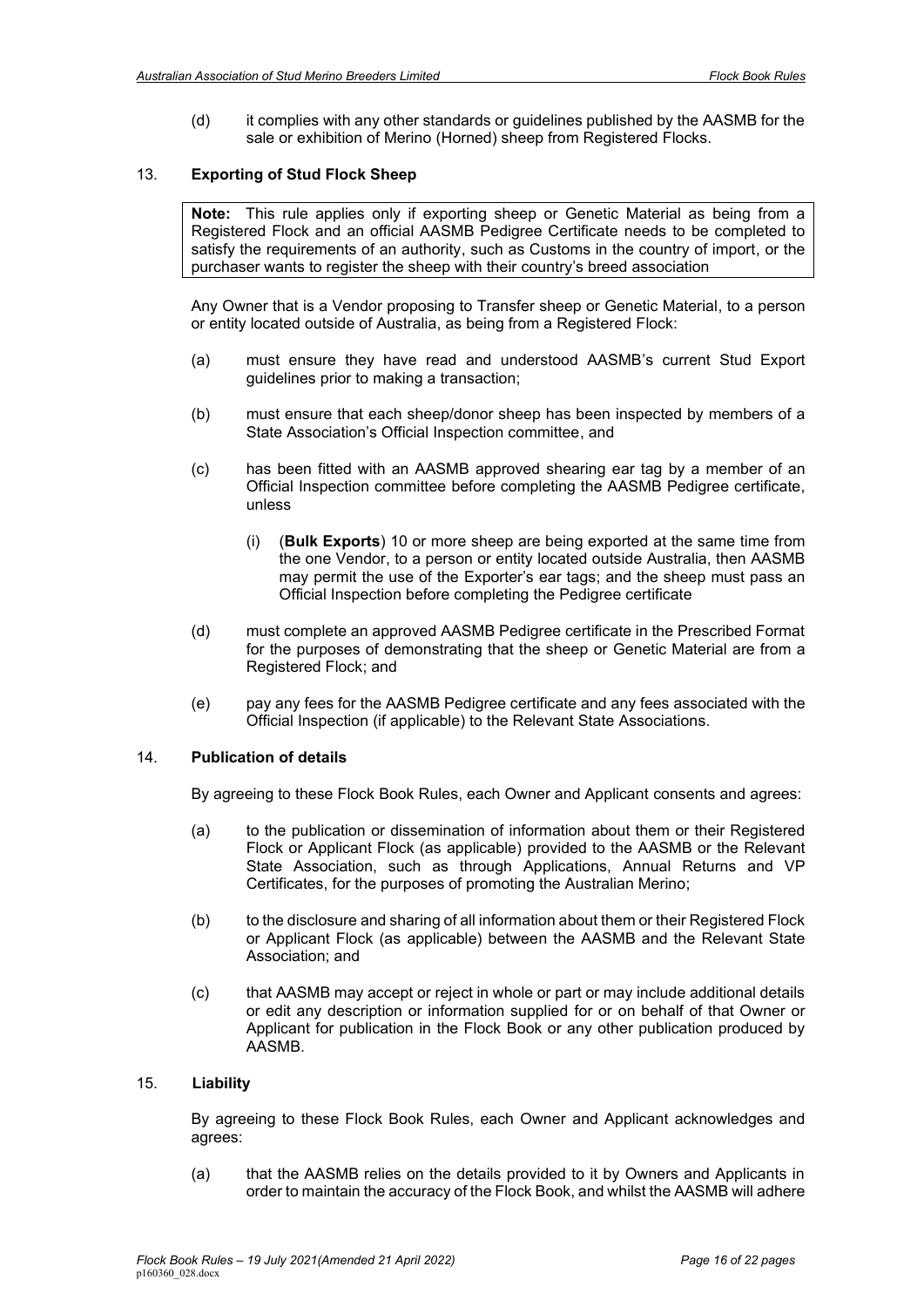to its obligations in rule [2.1](#page-2-2) (*Role of AASMB*) primarily for the purposes of maintaining the accuracy of the Flock Book, no Owner or Applicant will hold the AASMB or any State Association liable or responsible for any Published Materials, including in respect of any published errors or omissions;

- (b) that no Owner or Applicant may hold the AASMB or any State Association liable or responsible for any action taken to monitor or enforce compliance with these Flock Book Rules;
- (c) to release and discharge the AASMB and each State Association from any and all current or future actions, liabilities, proceedings, allegations or claims they may have against the AASMB or a State Association arising in connection with any Published Materials or any monitoring or enforcement of these Flock Book Rules; and
- (d) to indemnify the AASMB and the Relevant State Association for any and all loss, expense, damage or injury (including reasonable legal costs) suffered by the AASMB or the Relevant State Association in connection with:
	- (i) any inaccuracy or omission contained in the Published Materials provided by or on behalf of that Owner or Applicant to the AASMB or the Relevant State Association; and
	- (ii) any non-compliance with these Flock Book Rules by that Owner or Applicant.

## <span id="page-16-0"></span>16. **Deregistration**

#### <span id="page-16-1"></span>16.1 **Cancellation of Registration by Owner**

An Owner can cancel the registration of their Registered Flock at any time in accordance with the Prescribed Format (if any)

(a) any fees paid to AASMB or the Relevant State Association are not refundable unless the Relevant State Association has a returns policy for its members (which only applies to fees paid to that State Association).

### 16.2 **Deregistration and Non-Compliance**

<span id="page-16-2"></span>The AASMB may deregister a Registered Flock and remove it from the published Flock Book details if any of the following circumstances apply:

- (a) (**Not Following Rules)** the Owner has not complied with these Flock Book Rules and the AASMB has formed the view in its sole discretion that such noncompliance is sufficiently serious to warrant deregistration of the Registered Flock;
- (b) (**Non Payment**) the Owner of that Registered Flock fails to pay membership, registration fees or other money payable within sixty (60) days of written notice from either the Relevant State Association or the AASMB;
- (c) **(Not Providing Documentation**) the Owner of that Registered Flock fails to provide information or documentation required to be provided in accordance with these Rules;
- (d) **(False Information)** any information or documentation provided in accordance with these Rules, by a Registered Owner, or those in the Owner's charge, are determined by the AASMB in its sole discretion to be false or intentionally misleading;
- (e) (**Use of Ineligible Sheep/Genetic Material**) the Registered Flock is found to have included non-Eligible sheep or Genetic Material from non-registered flocks pursuant to these Flock Book Rules;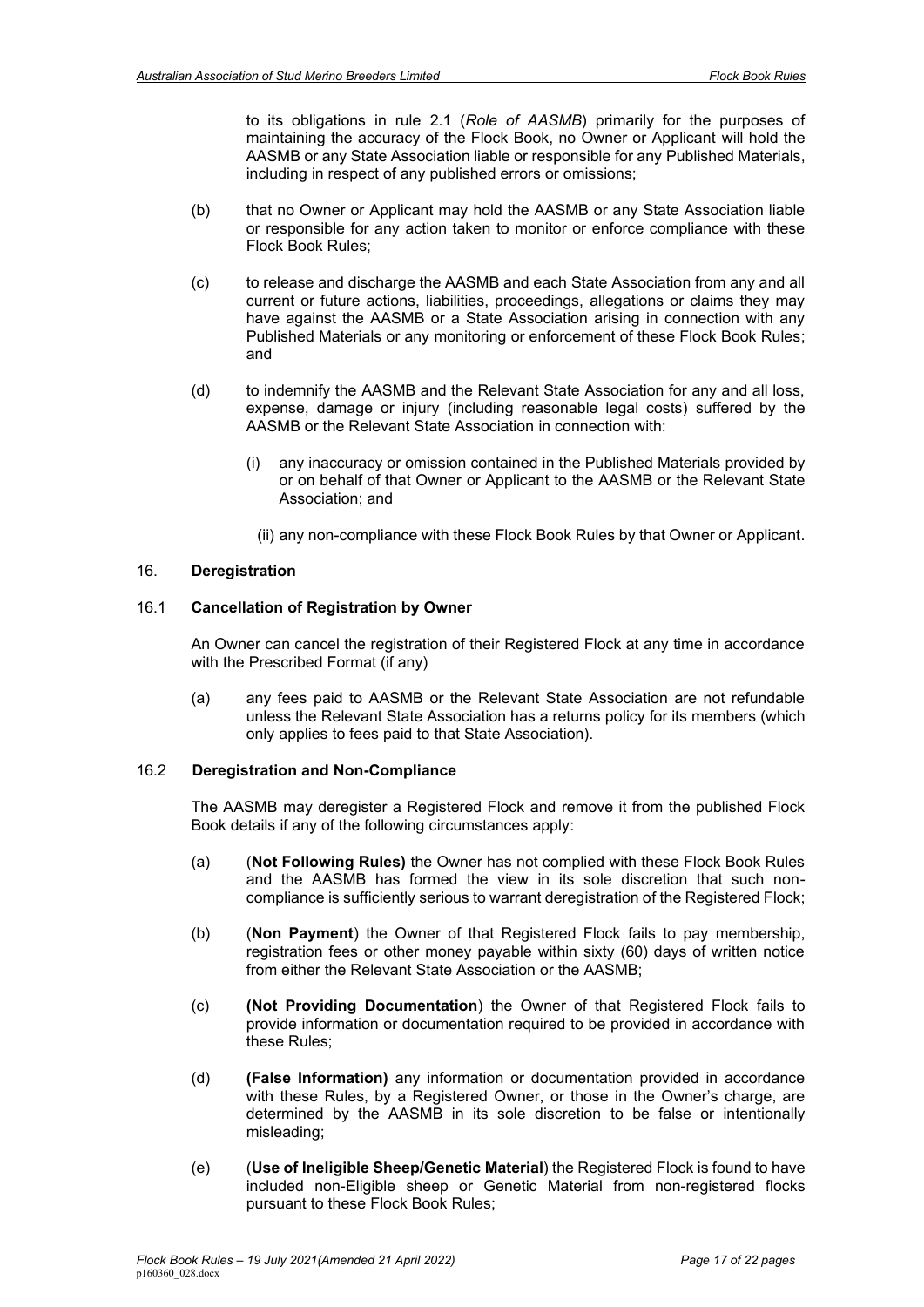- (f) (**False Advertising)** in the opinion of the AASMB (determined in its sole discretion), an Owner, or those representing an Owner, are found to have engaged in false, misleading or unethical practice in relation to the promotion, sale or showing of sheep or Genetic Material; or
- (g) **(Poor Animal Husbandry)** if in the opinion of the AASMB (determined in its sole discretion), an Owner, or those representing an Owner, are found to have engaged in poor or inhumane animal husbandry.
- (h) Any fees paid to AASMB or the Relevant State Association are not refundable.

# 16.3 **Notice of deregistration**

<span id="page-17-0"></span>Before the AASMB deregisters a Registered Flock pursuant to rule [16.2](#page-16-2) (*Deregistration and non-compliance)*:

- (a) the AASMB will inform the Relevant State Association of all relevant information relating to the proposed deregistration;
- (b) the Relevant State Association will, within 2 weeks of being informed by the AASMB, notify the Owner of that Registered Flock of the proposed deregistration; and
- (c) the Owner of that Registered Flock will be given 30 days from being notified by the Relevant State Association to provide the Relevant State Association with any information or reasons as that Owner thinks appropriate to avoid the proposed deregistration which must be provided in the form of a Statutory Declaration by one or more of the relevant Owners as required by the AASMB

# <span id="page-17-1"></span>16.4 **Registration Status**

During an investigation into, or consideration of, a proposed deregistration, the AASMB may in its sole discretion, whether before or after the relevant Owner has been notified under rule [16.3](#page-17-0) (*Notice of deregistration*)

- (a) alter the status of the Registered Flock to "Pending" in the Flock Book; and
- (b) remove that Registered Flock from the published Flock Book until such time as the investigation issue is resolved or the Flock is de-registered.

# <span id="page-17-2"></span>17. **Re-registration of a Flock (Reinstatement)**

### <span id="page-17-3"></span>17.1 **Flocks De-registered Less than Five (5) Years**

**(Reinstatement)** The AASMB may, by the Prescribed Format, re-register any Australian Merino flock that ceased to be a Registered Flock for less than five years provided the owner of the flock:

- (a) is the same Owner from the time the Flock was De-registered;
- (b) has paid any Reinstatement administration fees as required by the relevant State Association;
- (c) has paid all fees and charges owing to the AASMB and Relevant State Association (as determined in their sole discretion) including any previous years' annual subscriptions if required by the State Association;
- (d) remedied any other cause of the deregistration (if any);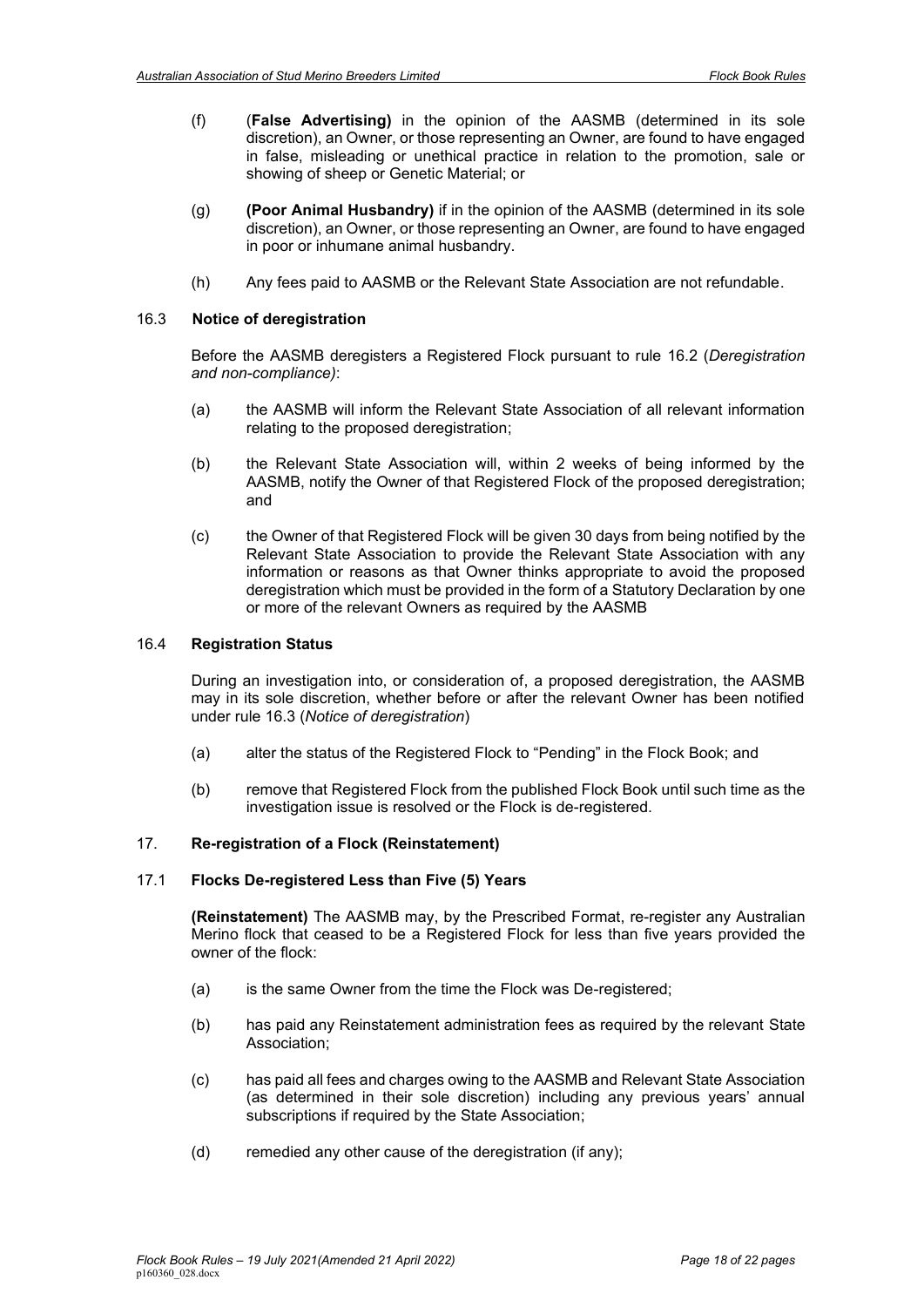- (e) where required by the AASMB or the Relevant State Association, submitted in accordance with these Flock Book Rules any outstanding Annual Returns since the last Annual Return received in respect of that flock; and
- (f) where required by the AASMB or State Association
	- (i) provided in the Prescribed Format confirmation as to the maintenance of purity of the stud flock since it's deregistration; or
	- (ii) has passed Official Inspection as per rule 6 (*Official Inspections*);

#### 17.2 **Flocks De-registered for Five (5) to Ten (10) Years**

<span id="page-18-0"></span>Flocks de-registered for five years or more will require a new Flock Application

#### 17.3 **Flocks De-registered for More than Ten Years**

Flocks de-registered for more than ten years will be considered lapsed/discontinued and the Flock Name becomes available for use by other Registered studs or Applicants, subject to rule 8 (*Flock Names*)

#### <span id="page-18-1"></span>18. **Definitions and Interpretation**

#### 18.1 **Definitions**

<span id="page-18-2"></span>For the purposes of these Flock Book Rules, unless the context otherwise requires:

**AASMB** means The Australian Association of Stud Merino Breeders Limited

**Annual Return** has the meaning given in rule [9.2](#page-13-2) (*Registered Flock Records*) Records of Flock activities submitted on an annual basis

**Applicant** means the legal owner of an Applicant Flock

**Applicant Flock** has the meaning given in rule [3.1\(](#page-3-2)*Applications*) ie a flock that is seeking to become registered in the AASMB Flock Book

**Australian Merino** has the meaning given to that term in the "AASMB Australian Stud Merino Definition, and Standards" and means both Merino (Horned) and Poll Merino, unless otherwise specified within a particular rule

**Breed Type** for the purposes of these Rules refers to Australian Merino sheep being either horned (Merino) or poll (Poll Merino)

**Breeder Portal** AASMB's online Flock Book Portal for Registered Owners to record and verify Transfers, submit Annual Returns, view details of Registered Flocks etc.

**Constitution** means the constitution of the AASMB

**Country of Origin** means the country (other than Australia) from which any sheep or Genetic Material is Transferred

**Deemed Verification-Automated Acceptance of a VP** applies only to transfer verifications using the electronic/digital VP certificates in the AASMB Breeder Portal. In the event the Vendor has not responded to requests to verify a VP Certificate (to either accept or reject the transfer of sheep or genetics from their Registered Flock) the AASMB may deem it to be verified after a period of time (as set by the AASMB from time to time) via an automated process

**Eligible** has the meaning given to that term in rule [5](#page-4-0) (*Eligible Sheep and Genetic Material*)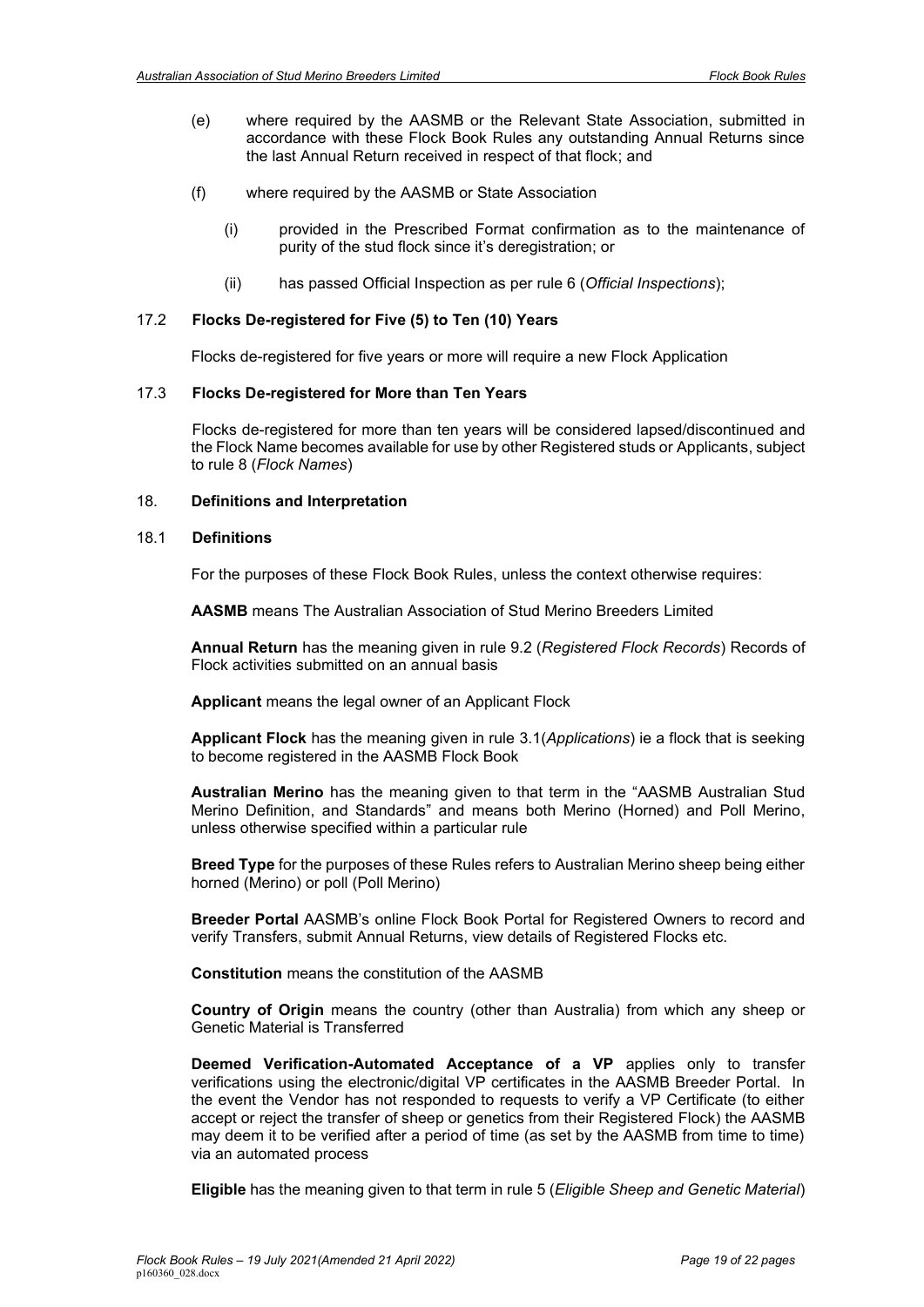**Exports** means sheep being transferred from Australia to an Overseas destination

**Flock Book** means the register maintained by the AASMB as a directory and information repository of all Registered Flocks. Any reference to the **Flock Register**, **Stud Register**, **Flock Book Register**, **Flock Registry** or the **Australian Stud Merino Flock Register** will be deemed to be a reference to the Flock Book

**Flock Book Rules** means these rules which are used to administer the Flock Book and related matters

**Flock Book Stud Directory** means a directory of Registered Flocks published for public viewing on the AASMB website

**Flock Name** means the name of a Registered Flock or proposed name of an Applicant Flock

**Flock Number** means a unique number designated to a Registered Flock by the AASMB and used to identify that Registered Flock

**Foundation Ram** means the ram(s) and/or semen (which must be from Registered Flocks) forming part of an Applicant Flock

**Foundation Sheep** means the sheep or Genetic Material forming an Applicant Flock

**Genetic Material** means genetic material derived from a sheep and used to breed sheep (including cloning) for example, semen, eggs and embryos

**Inspection Committee** means the group of persons appointed by the Relevant State Association to carry out an Official Inspection of sheep

**Merino** means either Australian Merino or Australian Poll Merino unless otherwise stated within each rule

**Merino (Horned) or Horned Merino** Refer to the *Australian Stud Merino Definition and Standards – a guide from the Australian Association of Stud Merino Breeders Limited*

**Merino (Poll**) refer to "Poll Merino" below

**Non-registered Vendor** has the meaning given to that term in rule 7.1(b) ie a Vendor that is not the Owner of a Registered Flock

**Official Inspection** means an inspection of sheep or flocks of sheep conducted in accordance with rule 6

**Overseas Vendor** means the vendor's flock, sheep and genetics are not situated in Australia and/or those sheep and genetics were not bred in Australia

**Owner** means the legal owner of a Registered Flock

**Pedigree Certificate** a certificate verifying the lineage of a particular sheep for at least four generations

**Poll Merino** Refer to the *Australian Stud Merino Definition and Standards – a guide from the Australian Association of Stud Merino Breeders Limited*

**Prescribed Format** means the form or document required by AASMB or as otherwise notified to you as being required by an officer or representative of AASMB;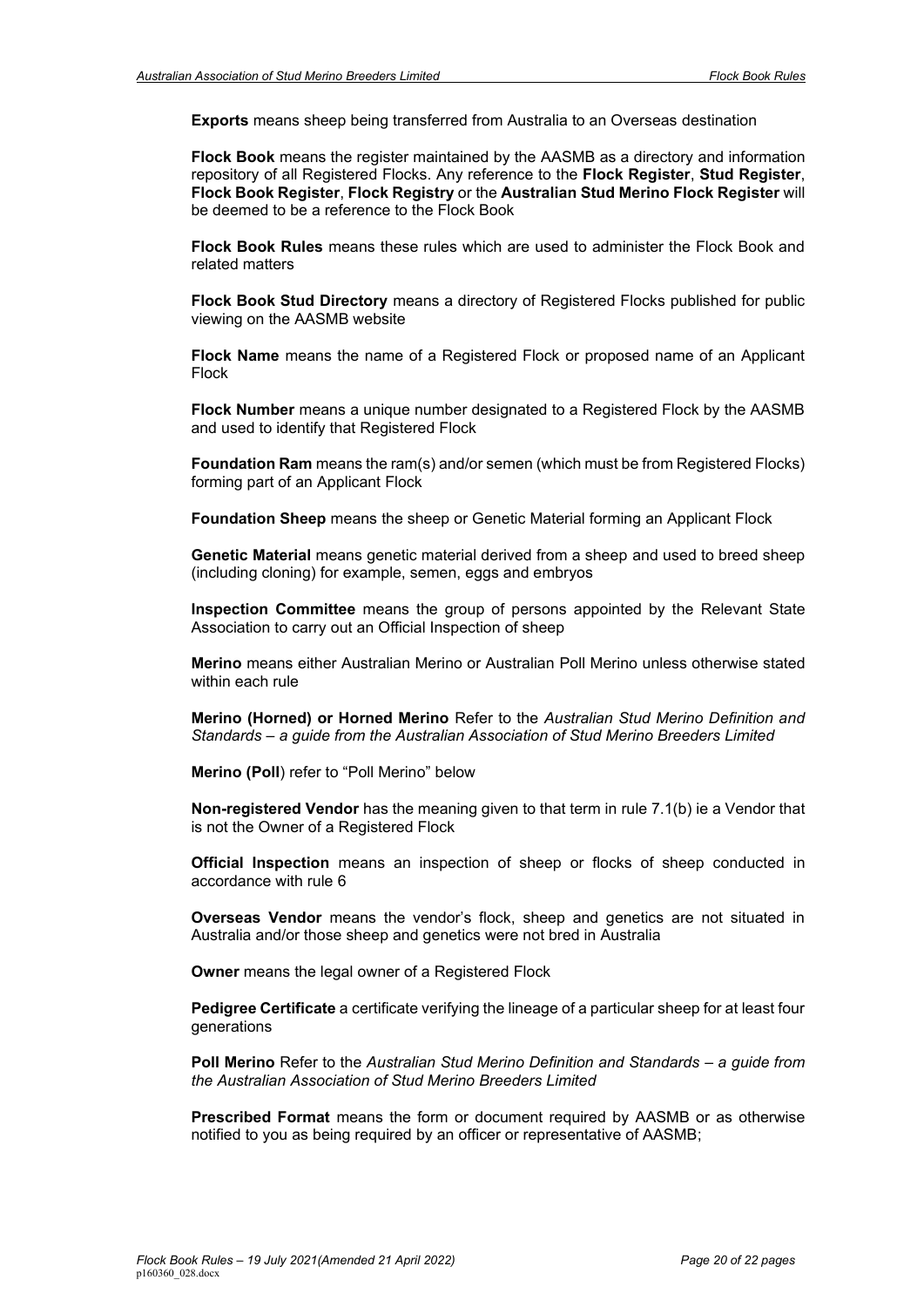**Published Materials** means any details relating to an Owner or a Registered Flock being published in connection with the Flock Book or any other publication or communication of the AASMB

**Purchaser** means an Owner or Applicant that proposes to Transfer or has Transferred sheep or Genetic Material into their Registered Flock or Applicant Flock (as applicable)

**Registered Flock** means an Australian Stud Merino flock that is registered in the Australian Association of Stud Merino Breeders Limited Flock Book (and **Registered Stud Flock** has a corresponding meaning)

**Registered Flock Records** has the meaning given in clause 9.1

**Registered Vendor** an Owner that is transferring or has transferred sheep or Genetic Material out of their Registered Flock by way of sale, lease, or other legal means as per rule 7 (*Transferring Sheep or Genetic Material*)

**Relevant State Association** means in respect of an Owner, the State Association(s) of which that Owner is a member

**Rules** means AASMB Flock Book Rules (unless otherwise stated eg State Association rules)

**State Association** means the State Stud Merino Organisations (SSMO) that are members of the AASMB, as set out in Schedule 2 of the AASMB Constitution

**State Member(s**) means Owners that are members of the Relevant State Associations

**Stud of Origin** means, in respect of any sheep or Genetic Material, the Owner of the Registered Flock from which that sheep or Genetic Material originated (ie was bred in)

**Transfer** means the sale, lease or other transfer of possession or ownership of any sheep or Genetic Material (and **Transferred** and **Transferring** have a corresponding meaning)

**Vendor** means the person or entity that is Transferring sheep or Genetic Material

**VP Certificate** means a **Vendors and Purchasers Certificate**, also referred to as **V&P**, in the Prescribed Format are the official means of verification for Transfers of Eligible Sheep and Genetic Material between Registered Flocks and from Registered Flocks to Applicant Flocks

#### <span id="page-20-0"></span>18.2 **Interpretation of Flock Book Rules**

Headings are for convenience only, and do not affect interpretation. The following rules also apply in interpreting this document, except where the context makes it clear that a rule is not intended to apply. A reference to:

- (a) a document, policy, regulations, guidelines or agreement, or a provision such document, policy, regulations, guidelines or agreement, is to that document, policy, regulations, guidelines or agreement or provision as amended, supplemented, replaced or novated;
- (b) a person includes any type of entity or body of persons, whether or not it is incorporated or has a separate legal identity, and any executor, administrator or successor in law of the person;
- (c) anything (including a right, obligation or concept) includes each part of it;
- (d) a singular word includes the plural, and vice versa;